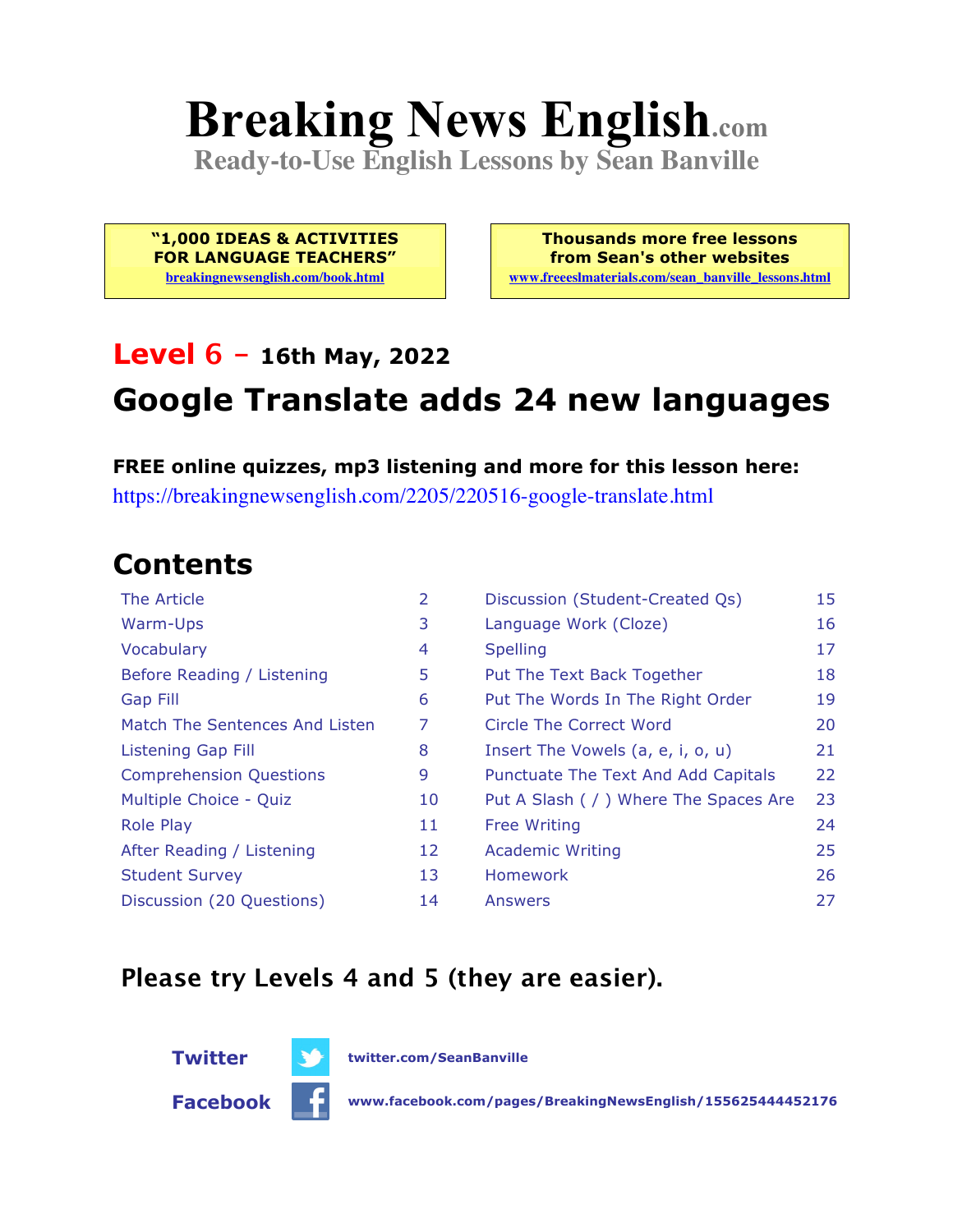### **THE ARTICLE**

From https://breakingnewsenglish.com/2205/220516-google-translate.html

 Google Translate has added 24 languages to its translation service, bringing the total number to 133. For many of us, Translate is an indispensable tool. It provides a convenient, accurate and quick way of comprehending vocabulary and texts in other languages. The 24 new languages are spoken by more than 300 million people worldwide. Among them are the indigenous Aymara, Guarani and Quechua languages of the Americas. Google rolled out its first translation service in 2006 and has continually added to its repository. Google said it still has a way to go to be more comprehensive. There are around 7,000 languages worldwide that Translate doesn't provide support for.

 Translate needs to analyze a large range of linguistic data to be able to support a language. Isaac Caswell, a Google Translate scientist, told journalists about how advances in technology have facilitated adding the new languages. He said: "Up until a couple of years ago, it simply was not technologically possible to add languages like these, which are what we call a low resource - meaning that there are not very many text resources out there for them." He explained that Google aspires to support languages used by large populations. One of these is Lingala, spoken by 45 million people across Central Africa. It also wants to render assistance for indigenous languages that are often overlooked by technology.

Sources: https://**techcrunch.com**/2022/05/11/google-translate-adds-24-new-languages-including-its-firstindigenous-languages-of-the-americas/ https://www.**bbc.com**/news/technology-61416757 https://www.**engadget.com**/google-translate-24-language-expansion-171810853.html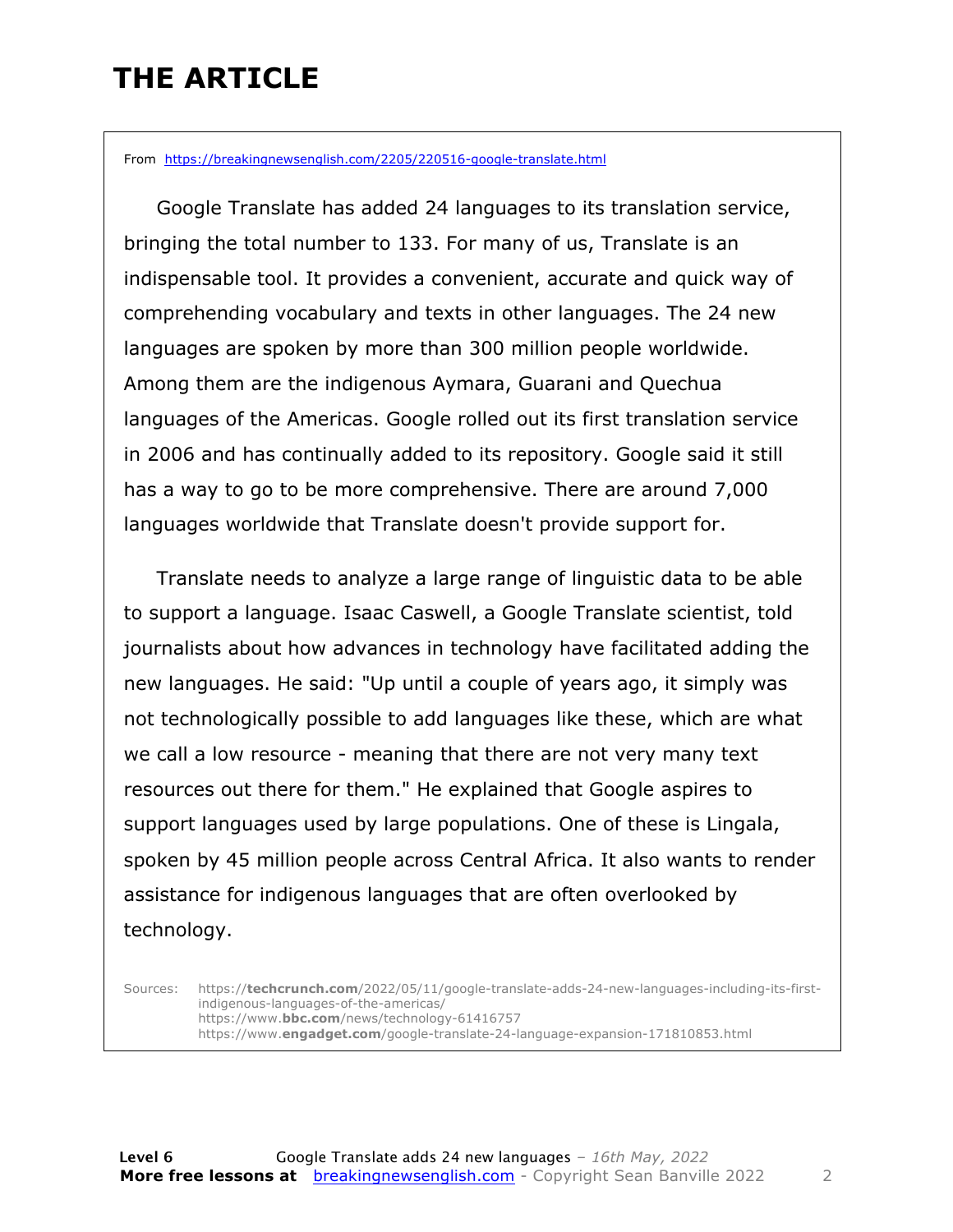**1. GOOGLE TRANSLATE:** Students walk around the class and talk to other students about Google Translate. Change partners often and share your findings.

**2. CHAT:** In pairs / groups, talk about these topics or words from the article. What will the article say about them? What can you say about these words and your life?

Google / translate / number / tool / vocabulary / texts / languages / indigenous / first linguistic / data / scientist / technology / resource / population Central Africa

Have a chat about the topics you liked. Change topics and partners frequently.

**3. ONE LANGUAGE:** Students A **strongly** believe there should be one world language; Students B **strongly** believe this is a bad idea. Change partners again and talk about your conversations.

**4. GOOGLE:** What do you think of these services from Google? How could they be improved? Complete this table with your partner(s). Change partners often and share what you wrote.

|           | <b>What I Think</b> | <b>Improvements</b> |
|-----------|---------------------|---------------------|
| Translate |                     |                     |
| Search    |                     |                     |
| Mail      |                     |                     |
| Play      |                     |                     |
| YouTube   |                     |                     |
| Chat      |                     |                     |

**5. INDIGENOUS:** Spend one minute writing down all of the different words you associate with the word "indigenous". Share your words with your partner(s) and talk about them. Together, put the words into different categories.

**6. LANGUAGES:** Rank these with your partner. Put the best at the top. Change partners often and share your rankings.

- English
- Arabic
- Cantonese
- Swahili
- French
- Spanish
- Portuguese
- Hindi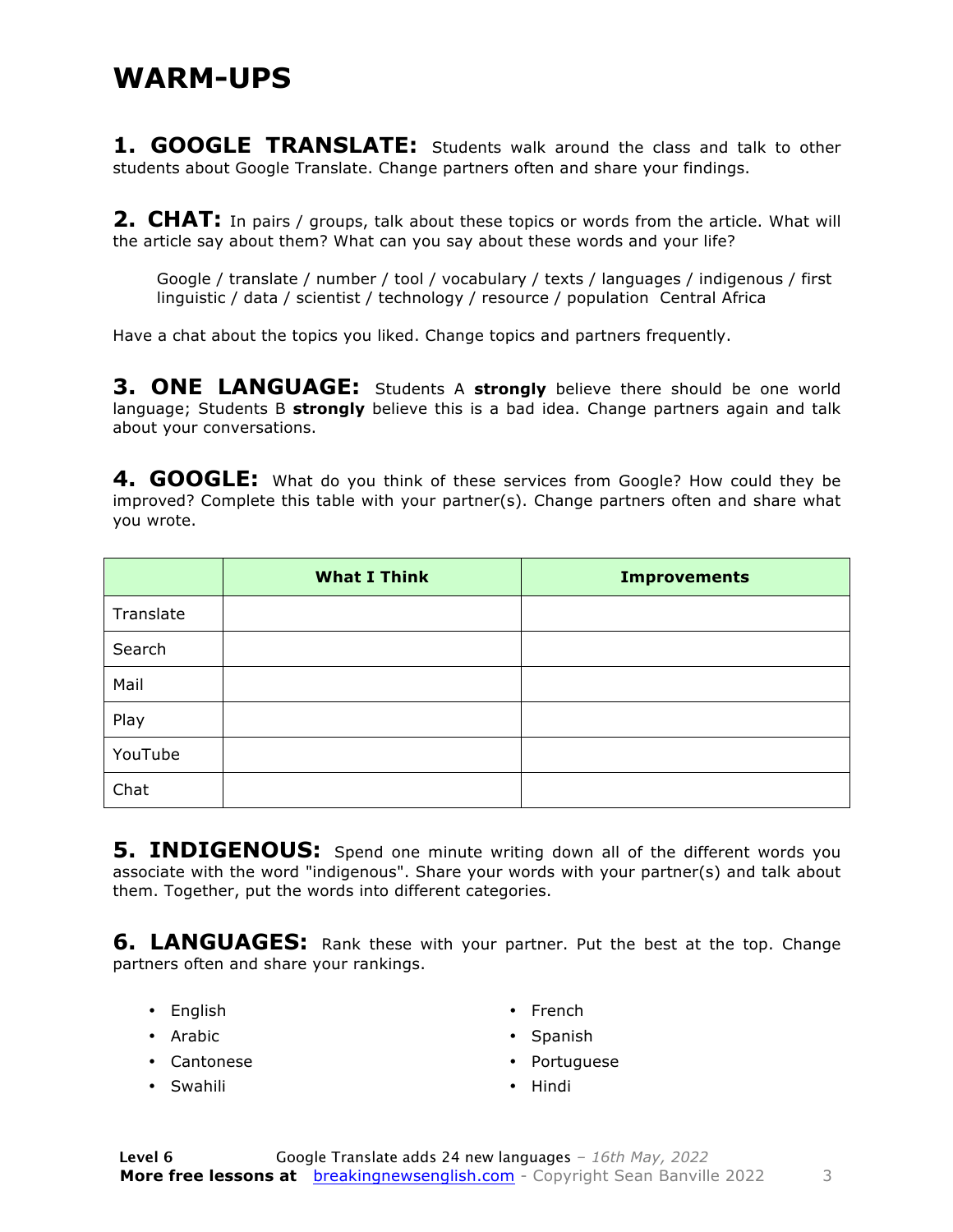### **VOCABULARY MATCHING**

#### **Paragraph 1**

| 1.  | indispensable | a. | Originating or occurring naturally<br>in<br>a<br>particular place; native. |
|-----|---------------|----|----------------------------------------------------------------------------|
| 2.  | convenient    | b. | Providing<br>faithful<br>of<br>a<br>representation<br>something.           |
| 3.  | accurate      | c. | Involving little trouble or effort.                                        |
| 4.  | comprehending | d. | Started to introduce something new.                                        |
| 5.  | indigenous    | e. | Absolutely necessary.                                                      |
| 6.  | repository    | f. | Grasping mentally; understanding.                                          |
| 7.  | rolled out    | g. | A place where or receptacle in which things<br>are or may be stored.       |
|     |               |    |                                                                            |
|     | Paragraph 2   |    |                                                                            |
| 8.  | range         | h. | Made an action or process easy or easier.                                  |
| 9.  | linguistic    | i. | Provide or give a service, help, etc.                                      |
| 10. | advance       | j. | Direct one's hopes or ambitions towards<br>achieving something.            |
| 11. | facilitated   | k. | Relating to language.                                                      |
| 12. | aspire        | I. | Failed to notice.                                                          |
| 13. | render        | m. | covered by or included<br>The<br>area<br>in<br>something.                  |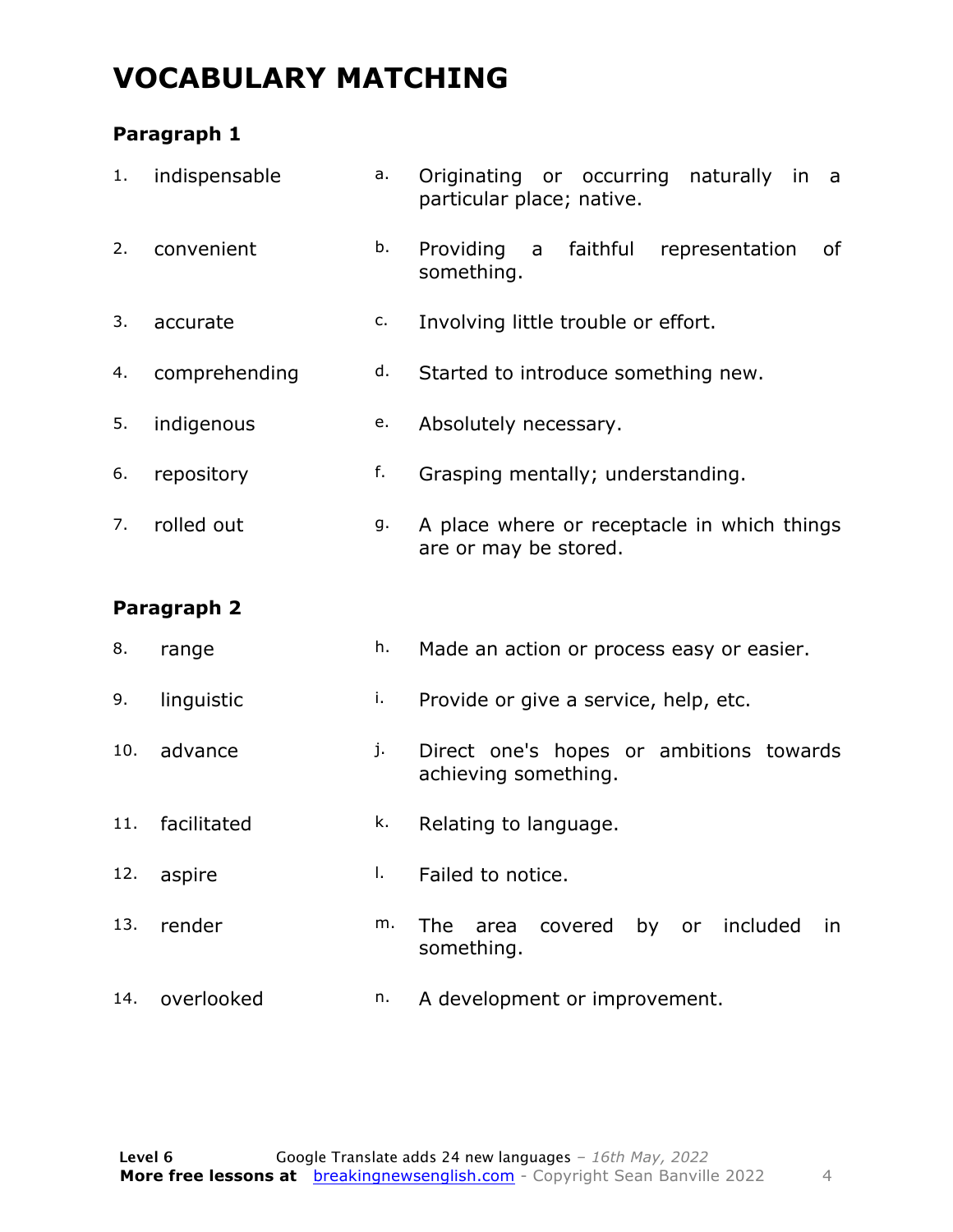### **BEFORE READING / LISTENING**

From https://breakingnewsenglish.com/2205/220516-google-translate.html

#### **1. TRUE / FALSE:** Read the headline. Guess if a-h below are true (T) or false (F).

- 1. There are now 157 languages on Google Translate. **T / F**
- 2. Fewer than 300 million people speak the new languages. **T / F**
- 3. The article mentions three indigenous languages from the Americas. **T / F**
- 4. There are about 7,000 languages that are not on Translate. **T / F**
- 5. Translate needs a lot of data about language to support a language. **T / F**
- 6. Translate said technology has meant it can translate more languages. **T / F**
- 7. There aren't enough resources out there to support some languages. **T / F**
- 8. Google said it has no plans to support more indigenous languages. **T / F**

#### **2. SYNONYM MATCH:** (The words in **bold** are from the news article.)

- **1. indispensable**
- **2. indigenous**
- **3. rolled out**
- **4. comprehensive**
- **5. support**
- **6. analyze**
- **7. facilitated**
- **8. aspires**
- **9. render**
- **10. overlooked**
- a. examine
- b. made it possible
- c. assistance
- d. native
- e. missed
- f. launched
- g. give
- h. complete
- i. aims
- j. essential

#### **3. PHRASE MATCH:** (Sometimes more than one choice is possible.)

- 1. Translate is
- 2. a convenient, accurate
- 3. Among them
- 4. Google rolled out its first
- 5. Google said it still has
- 6. analyze a large range
- 7. advances
- 8. Up until
- 9. support languages used
- 10. languages that are often overlooked
- a. of linguistic data
- b. translation service
- c. by technology
- d. and quick way
- e. a couple of years ago
- f. a way to go
- g. an indispensable tool
- h. by large populations
- i. in technology
- j. are the indigenous Aymara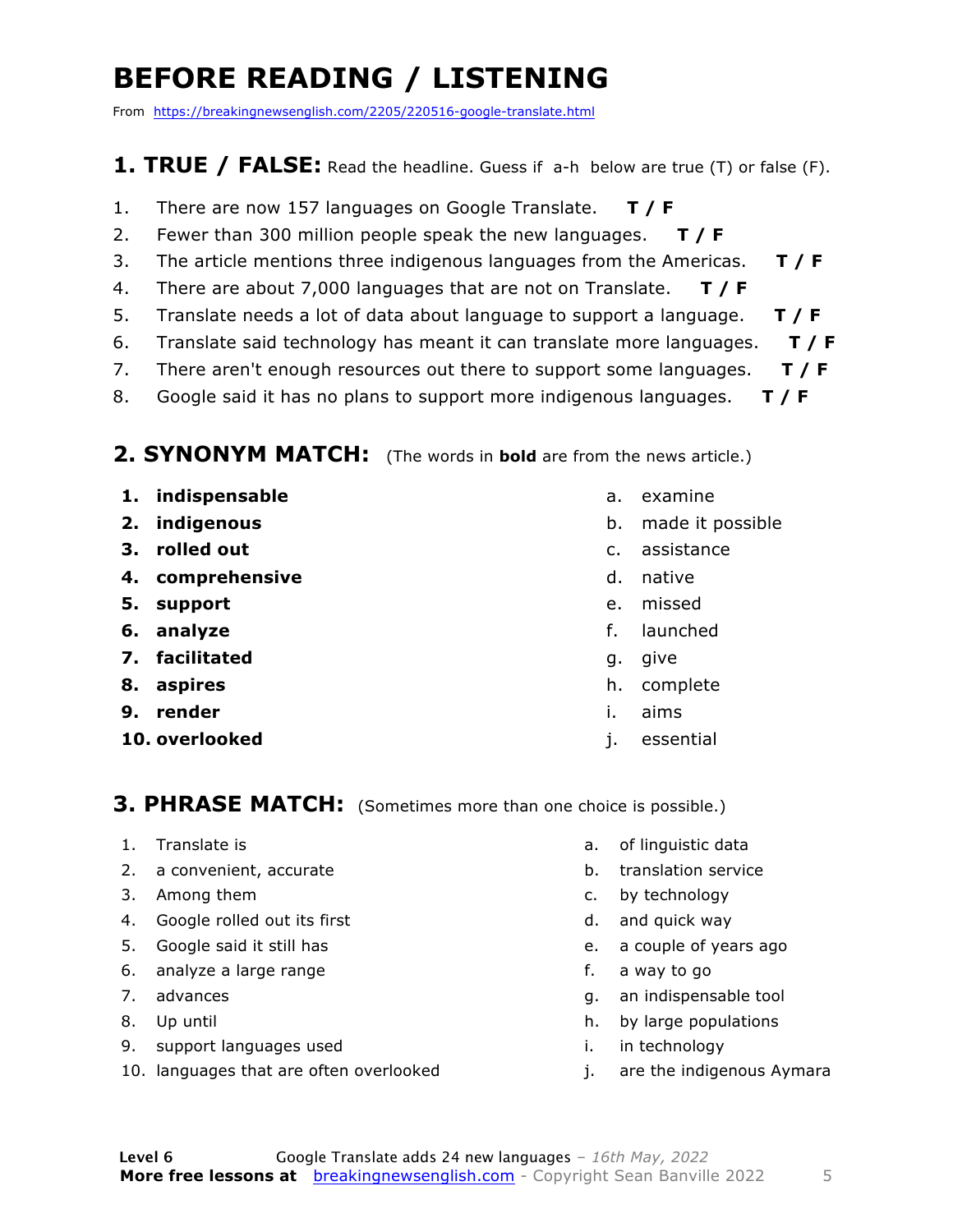### **GAP FILL**

From https://breakingnewsenglish.com/2205/220516-google-translate.html

| Google Translate has added 24 languages to its translation               | tool       |
|--------------------------------------------------------------------------|------------|
|                                                                          | indigenous |
| number to 133. For many of us, Translate is an indispensable             |            |
| (3) ________________________. It provides a convenient, accurate and     | provide    |
| quick way of comprehending vocabulary and                                | service    |
| (4) ________________________ in other languages. The 24 new languages    | repository |
| are spoken by more than 300 million people worldwide. Among              | total      |
|                                                                          |            |
| Quechua languages of the Americas. Google rolled out its                 | texts      |
|                                                                          | first      |
| continually added to its (7) _____________________. Google said it still |            |
| has a way to go to be more comprehensive. There are around               |            |
| 7,000 languages worldwide that Translate doesn't                         |            |
|                                                                          |            |

Translate needs to analyze a large (9) \_\_\_\_\_\_\_\_\_\_\_\_\_\_\_\_\_\_\_\_\_\_\_ of linguistic data to be able to support a language. Isaac Caswell, a Google Translate scientist, told journalists about how (10) \_\_\_\_\_\_\_\_\_\_\_\_\_\_\_\_\_\_\_\_\_ in technology have facilitated adding the new languages. He said: "Up until a couple of years ago, it (11) \_\_\_\_\_\_\_\_\_\_\_\_\_\_\_\_\_\_\_\_\_ was not technologically possible to add languages like these, which are what we call a (12) \_\_\_\_\_\_\_\_\_\_\_\_\_\_\_\_\_\_\_\_\_ resource - meaning that there are not very many text resources (13) \_\_\_\_\_\_\_\_\_\_\_\_\_\_\_\_\_\_\_\_\_\_\_ there for them." He explained that Google (14) \_\_\_\_\_\_\_\_\_\_\_\_\_\_\_\_\_\_\_\_ to support languages used by large populations. One of these is Lingala, spoken by 45 million people (15) \_\_\_\_\_\_\_\_\_\_\_\_\_\_\_\_\_\_\_\_\_\_\_\_ Central Africa. It also wants to (16) \_\_\_\_\_\_\_\_\_\_\_\_\_\_\_\_\_\_\_\_\_\_\_ assistance for indigenous languages that are often overlooked by technology. *low advances across out render range simply aspires*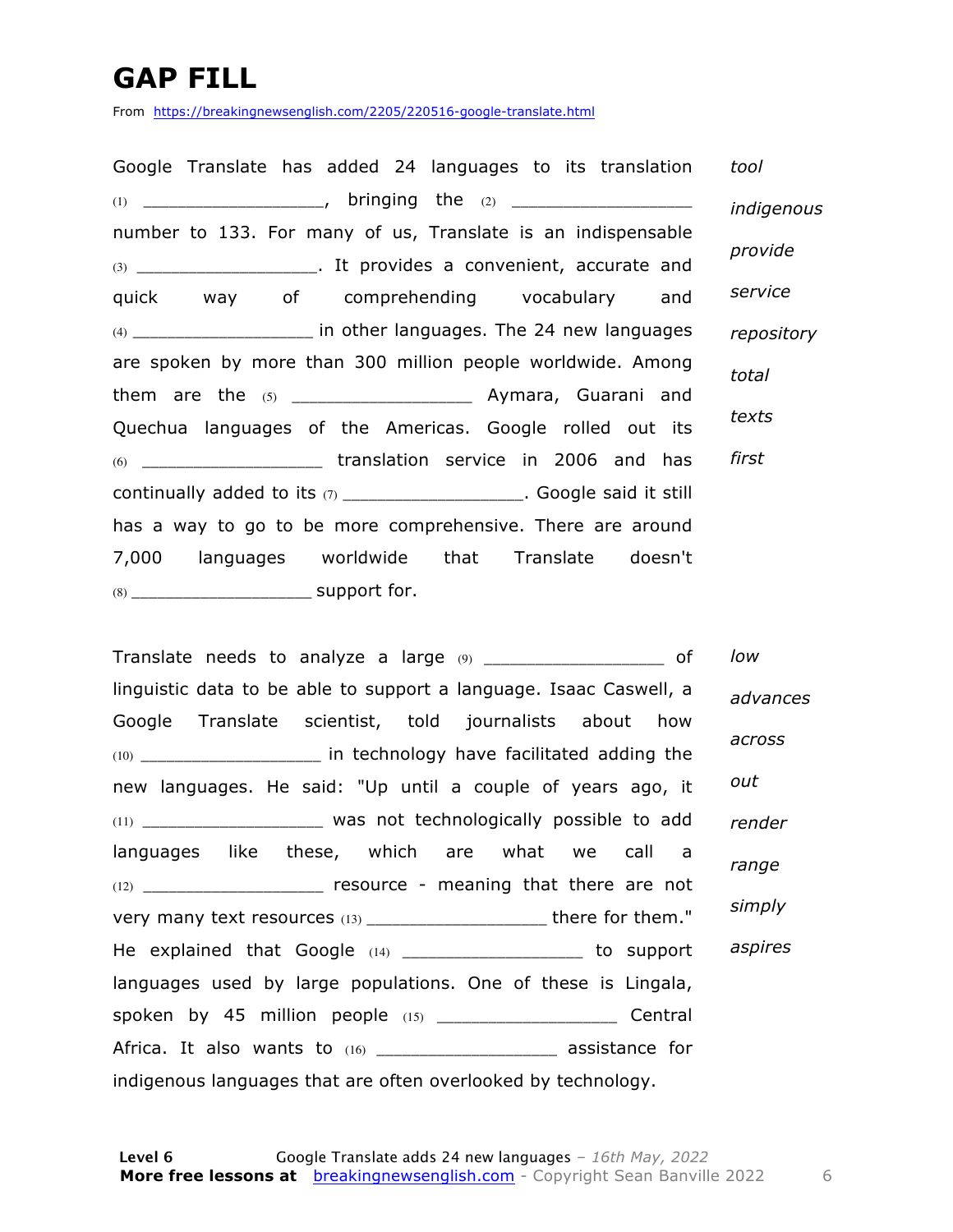#### **LISTENING – Guess the answers. Listen to check.**

From https://breakingnewsenglish.com/2205/220516-google-translate.html

- 1) Google Translate has added 24 languages to \_\_\_\_\_\_
	- a. its translated service
	- b. its translation serviced
	- c. its translation service
	- d. this translation service
- 2) For many of us, Translate is \_\_\_\_\_\_\_
	- a. an indispensable stool
	- b. an indispensable tool
	- c. an indispensable tools
	- d. an indispensable stools
- 3) a convenient, accurate and quick way of comprehending \_\_\_\_\_\_\_
	- a. vocabularies and text
	- b. vocabulary end texts
	- c. vocabulary and texts
	- d. vocabulary end text
- 4) 300 million people worldwide. Among them are \_\_\_\_\_\_
	- a. the androgynous Aymara
	- b. the indigo nous Aymara
	- c. the ingenious Aymara
	- d. the indigenous Aymara
- 5) Google said it still has a
	- a. ways to go
	- b. way to come
	- c. wait too go
	- d. way to go
- 6) analyze a large range of linguistic data to be able to \_\_\_\_\_\_
	- a. supplant a language
	- b. sport a language
	- c. suppose a language
	- d. support a language
- 7) possible to add languages like these, which are what we call
	- a. allow resource
	- b. a low resource
	- c. a law resource
	- d. arrow resource
- 8) He explained that Google aspires to support languages used
	- a. by large populations
	- b. by large proportions
	- c. by large populated
	- d. by large population
- 9) One of these is Lingala, spoken by 45 million people \_\_\_\_\_\_
	- a. across Centrally Africa
	- b. across centre Africa
	- c. across Central Africa
	- d. across Centrality Africa
- 10) render assistance for indigenous languages that
	- a. are often under looked
	- b. are often overlooked
	- c. are often overbooked
	- d. are often overly looked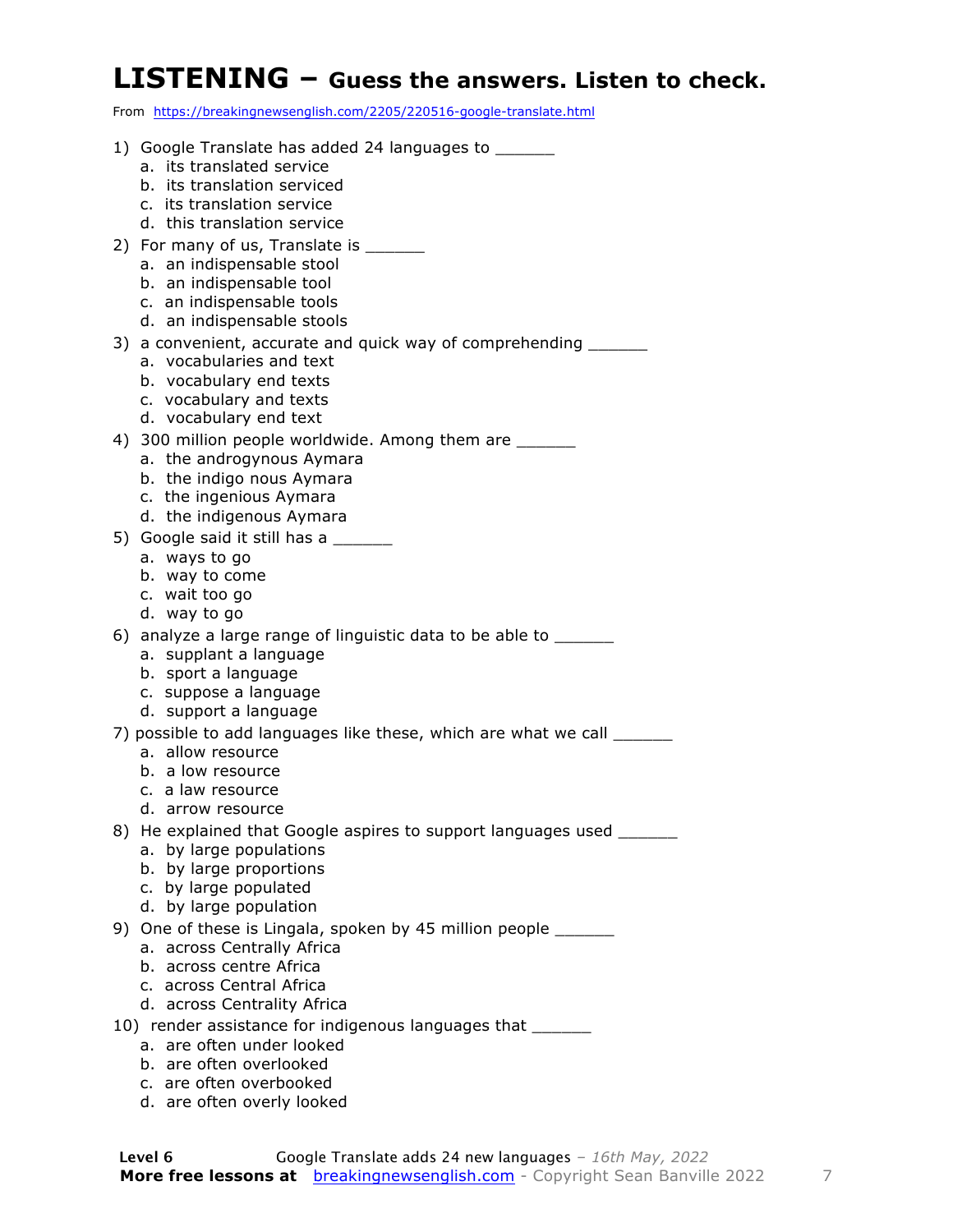#### **LISTENING – Listen and fill in the gaps**

From https://breakingnewsenglish.com/2205/220516-google-translate.html

Google Translate has added 24 languages  $(1)$ service, bringing the total number to 133. For many of us, Translate is an indispensable tool. It (2) \_\_\_\_\_\_\_\_\_\_\_\_\_\_\_\_\_\_\_\_\_\_\_\_, accurate and quick way of comprehending vocabulary and (3) comprehending vocabulary and (3) 24 new languages are spoken by more than 300 million people worldwide. Among them are the indigenous Aymara, Guarani and Quechua languages of the Americas. Google (4) example the Americas. Google (4) 2006 and has continually added (5) **2006** and has continually added (5) still has a way to go to be more comprehensive. There are around 7,000 languages worldwide that Translate doesn't (6) \_\_\_\_\_\_\_\_\_\_\_\_\_\_\_\_\_\_\_\_\_\_\_\_. Translate needs to analyze a large range  $(7)$  \_\_\_\_\_\_\_\_\_\_\_\_\_\_\_\_\_\_\_\_\_\_\_\_\_\_\_ to be able to support a language. Isaac Caswell, a Google Translate scientist, told journalists about (8) contract the extending technology have facilitated adding the new languages. He said: "Up until a couple of years ago, it simply was not technologically (9) \_\_\_\_\_\_\_\_\_\_\_\_\_\_\_\_\_\_\_\_\_\_\_\_\_\_ languages like these, which are what we call a low resource - meaning that there are not very (10) \_\_\_\_\_\_\_\_\_\_\_\_\_\_\_\_\_\_\_\_ out there for them." He explained that Google aspires to support languages used by large populations. One of these is Lingala, spoken by 45 million people across Central Africa. It also wants (11) **Example 2 contract of the indigenous languages that are**  $(12)$  technology.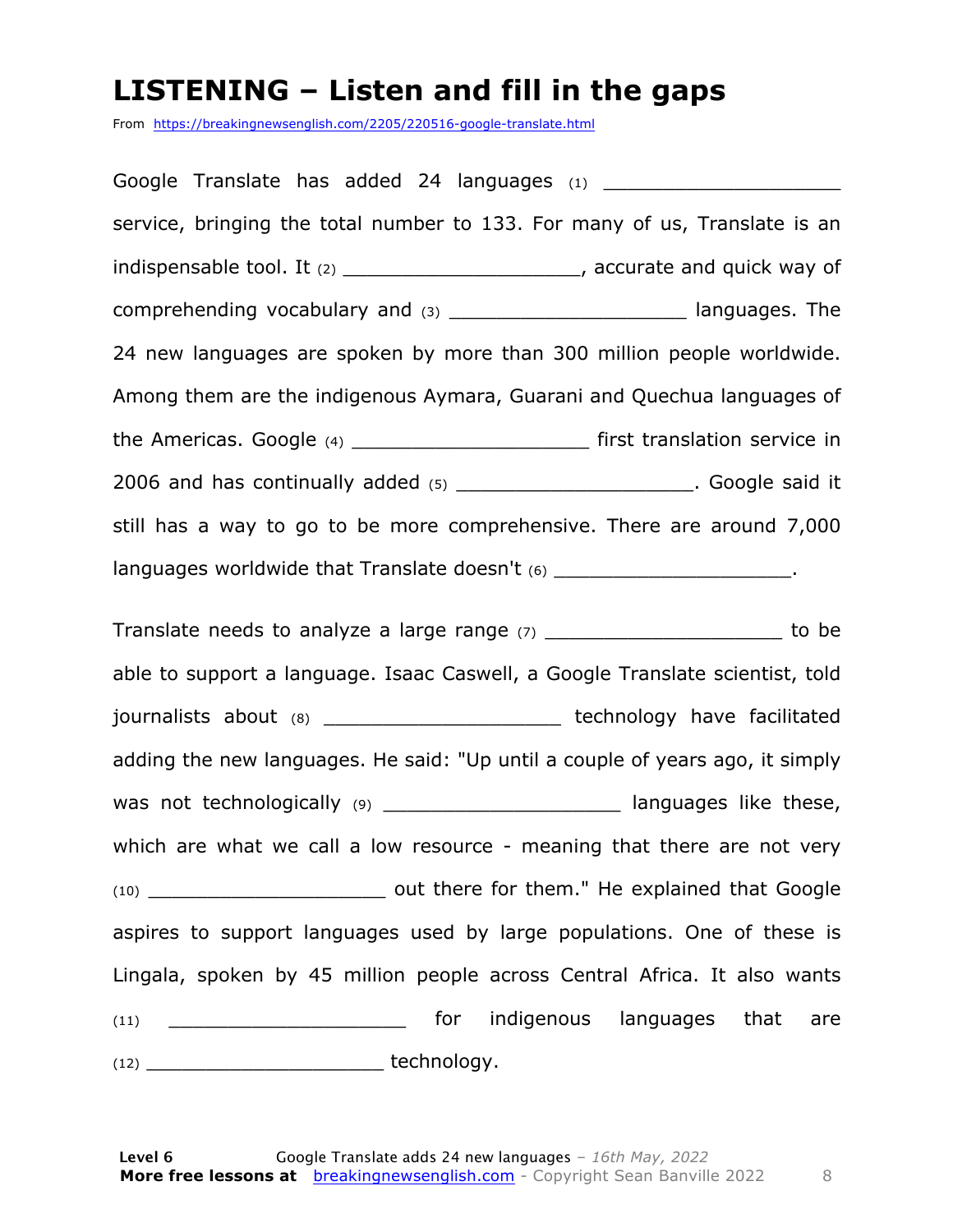### **COMPREHENSION QUESTIONS**

From https://breakingnewsenglish.com/2205/220516-google-translate.html

- 1. How many languages are now on Google Translate?
- 2. How many people speak the languages recently added to Translate?
- 3. How many indigenous languages of the Americas were mentioned?
- 4. When did Google Translate start?
- 5. How many languages does Google Translate not translate?
- 6. What does Google need to support a language?
- 7. What has facilitated the addition of the new languages?
- 8. What do "low resource" languages not have many of?
- 9. What language is spoken by 45 million people across Central Africa?
- 10. What does Google say are often overlooked by technology?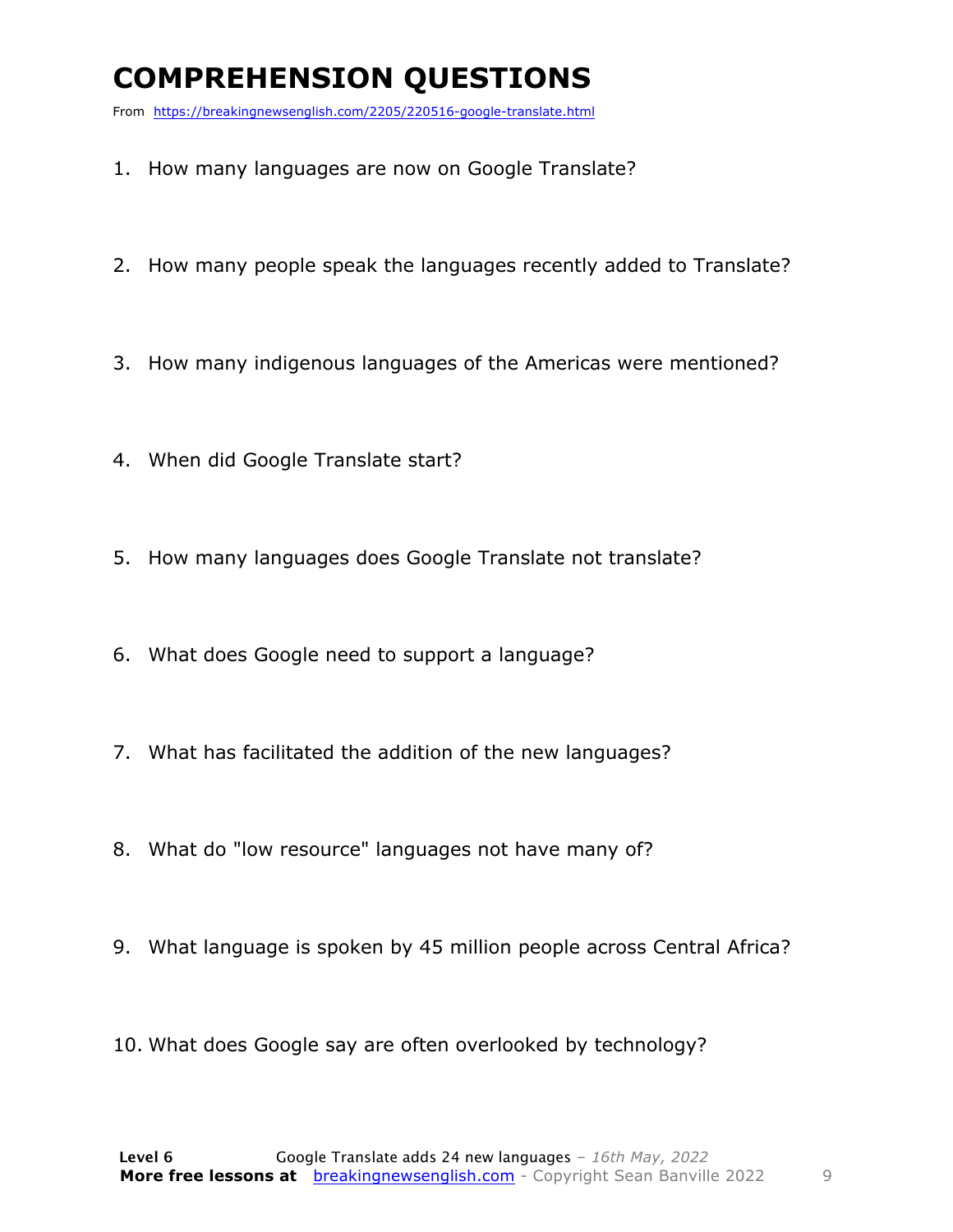### **MULTIPLE CHOICE - QUIZ**

From https://breakingnewsenglish.com/2205/220516-google-translate.html

| 1) How many languages are now on    | 6) What does Google need to support     |
|-------------------------------------|-----------------------------------------|
| Google Translate?                   | a language?                             |
| a) 134                              | a) linguistic data                      |
| b) $133$                            | b) permission                           |
| c) $132$                            | c) words                                |
| d) 131                              | d) extra storage                        |
| 2) How many people speak the        | 7) What has facilitated the addition of |
| languages recently added to         | the new languages?                      |
| Translate?                          | a) business                             |
| a) over 380 million                 | b) neurological research                |
| b) over 360 million                 | c) advances in technology               |
| c) over 330 million                 | d) demand                               |
| d) over 300 million                 | 8) What do "low resource" languages     |
| 3) How many indigenous languages    | not have many of?                       |
| of the Americas were mentioned?     | a) text resources                       |
| a) $2$                              | b) audio files                          |
| b)5                                 | c) words                                |
| c) $3$                              | d) idioms                               |
| $d)$ 4                              | 9) What language is spoken by 45        |
| 4) When did Google Translate start? | million people across Central Africa?   |
| a) 2006                             | a) French                               |
| b) 2008                             | b) English                              |
| c) 2007                             | c) Arabic                               |
| d) 2004                             | d) Lingala                              |
| 5) How many languages does Google   | 10) What does Google say are often      |
| Translate not translate?            | overlooked by technology?               |
| a) exactly $7,000$                  | a) native speakers                      |
| b) around 7,000                     | b) computers                            |
| c) fewer than $7,000$               | c) indigenous languages                 |
| d) over 7,000                       | d) extinct languages                    |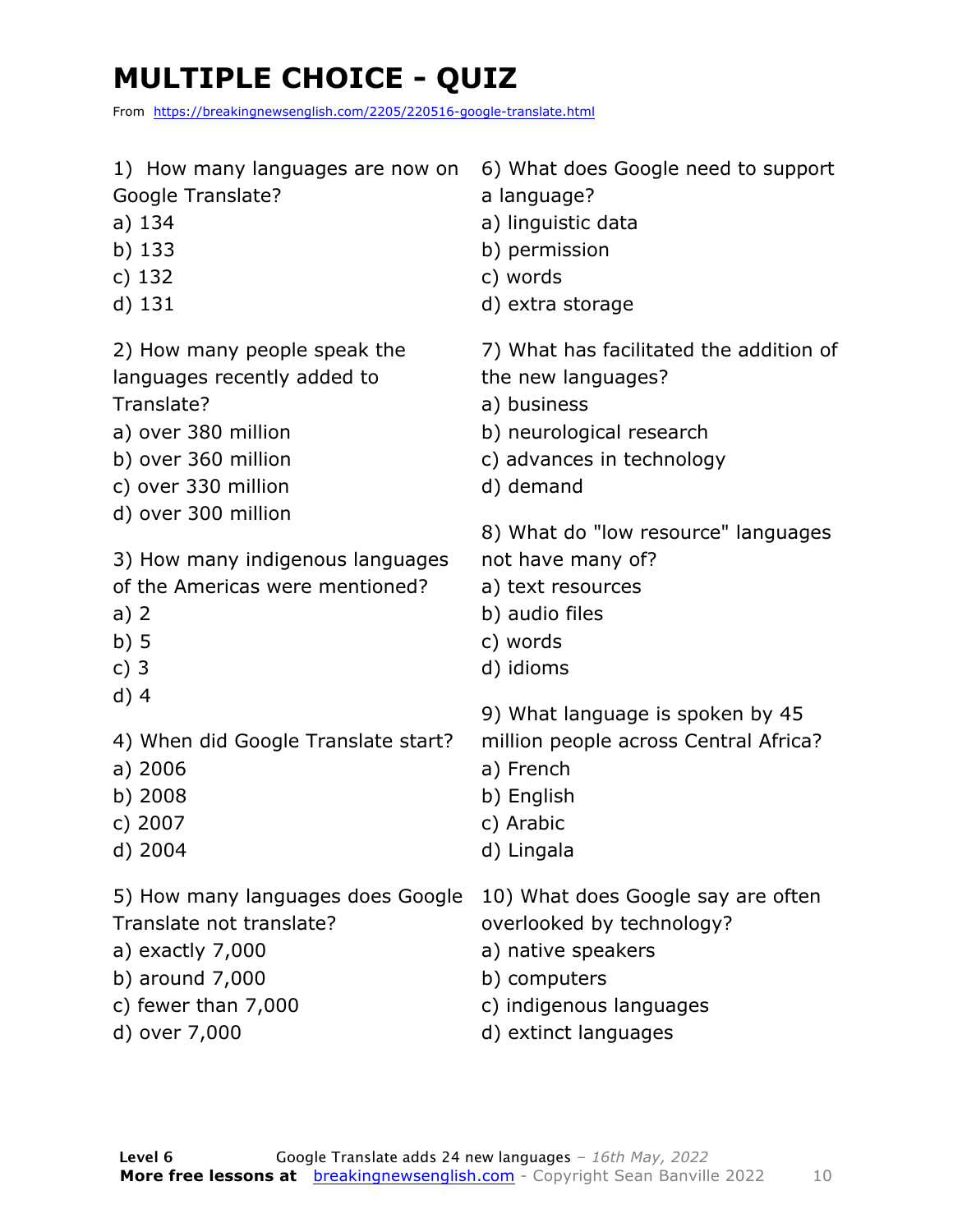### **ROLE PLAY**

From https://breakingnewsenglish.com/2205/220516-google-translate.html

#### **Role A – English**

You think English is the best language. Tell the others three reasons why. Tell them why their languages aren't as good. Also, tell the others which is the least interesting of these (and why): Arabic, Cantonese or Hindi.

#### **Role B – Arabic**

You think Arabic is the best language. Tell the others three reasons why. Tell them why their languages aren't as good. Also, tell the others which is the least interesting of these (and why): English, Cantonese or Hindi.

#### **Role C – Cantonese**

You think Cantonese is the best language. Tell the others three reasons why. Tell them why their languages aren't as good. Also, tell the others which is the least interesting of these (and why): Arabic, English or Hindi.

#### **Role D – Hindi**

You think Hindi is the best language. Tell the others three reasons why. Tell them why their languages aren't as good. Also, tell the others which is the least interesting of these (and why): Arabic, Cantonese or English.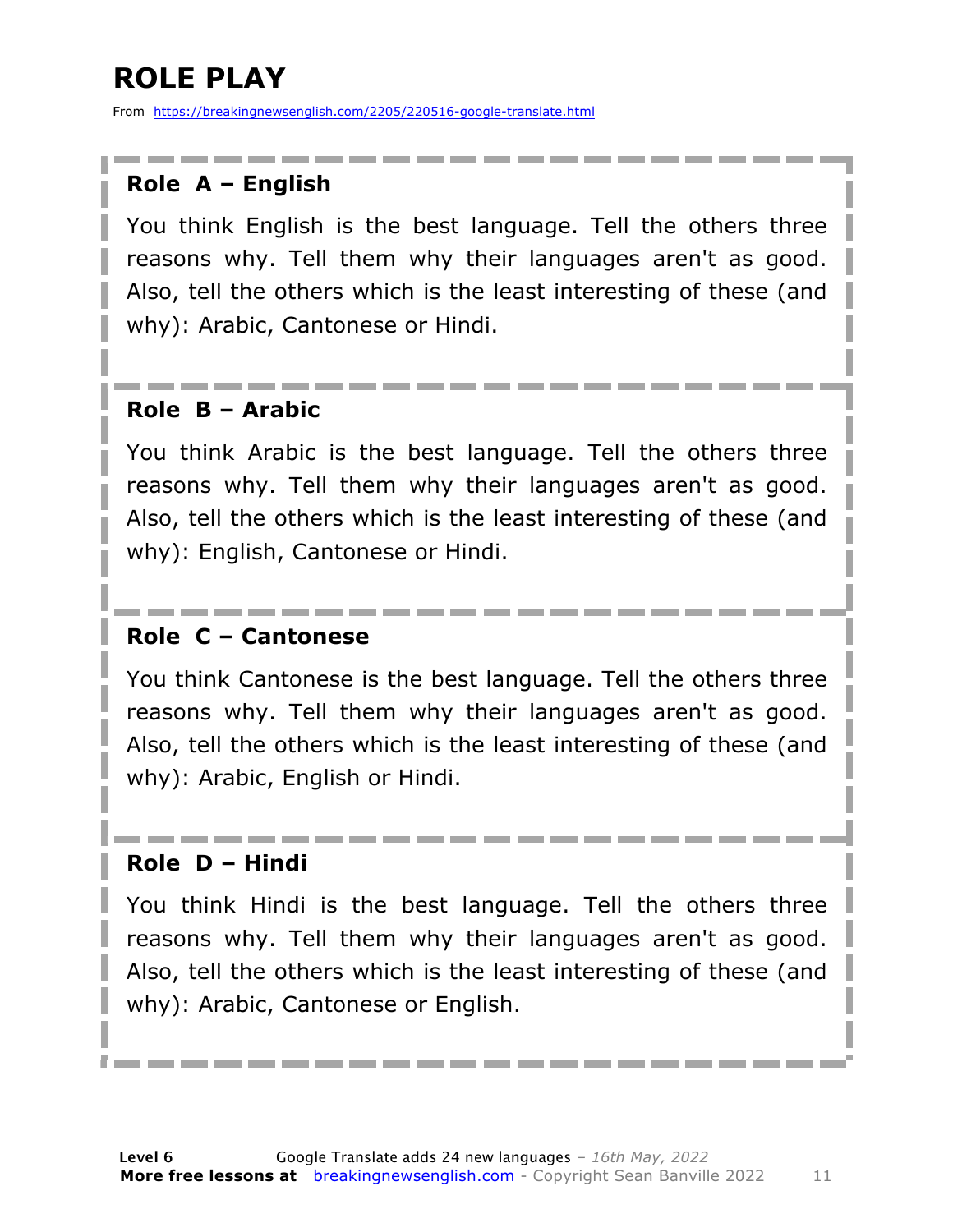### **AFTER READING / LISTENING**

From https://breakingnewsenglish.com/2205/220516-google-translate.html

**1. WORD SEARCH:** Look in your dictionary / computer to find collocates, other meanings, information, synonyms … for the words 'Google' and 'translate'.

| Google | translate |
|--------|-----------|
|        |           |
|        |           |

- Share your findings with your partners.
- Make questions using the words you found.
- Ask your partner / group your questions.

2. **ARTICLE QUESTIONS:** Look back at the article and write down some questions you would like to ask the class about the text.

- Share your questions with other classmates / groups.
- Ask your partner / group your questions.

**3. GAP FILL:** In pairs / groups, compare your answers to this exercise. Check your answers. Talk about the words from the activity. Were they new, interesting, worth learning…?

**4. VOCABULARY:** Circle any words you do not understand. In groups, pool unknown words and use dictionaries to find their meanings.

**5. TEST EACH OTHER:** Look at the words below. With your partner, try to recall how they were used in the text:

| • total<br>• quick<br>• 300<br>• rolled | $\cdot$ range<br>• advances<br>• couple<br>• aspires |
|-----------------------------------------|------------------------------------------------------|
| $\cdot$ 2006                            | • 45                                                 |
| $\cdot$ 7,000                           | • overlooked                                         |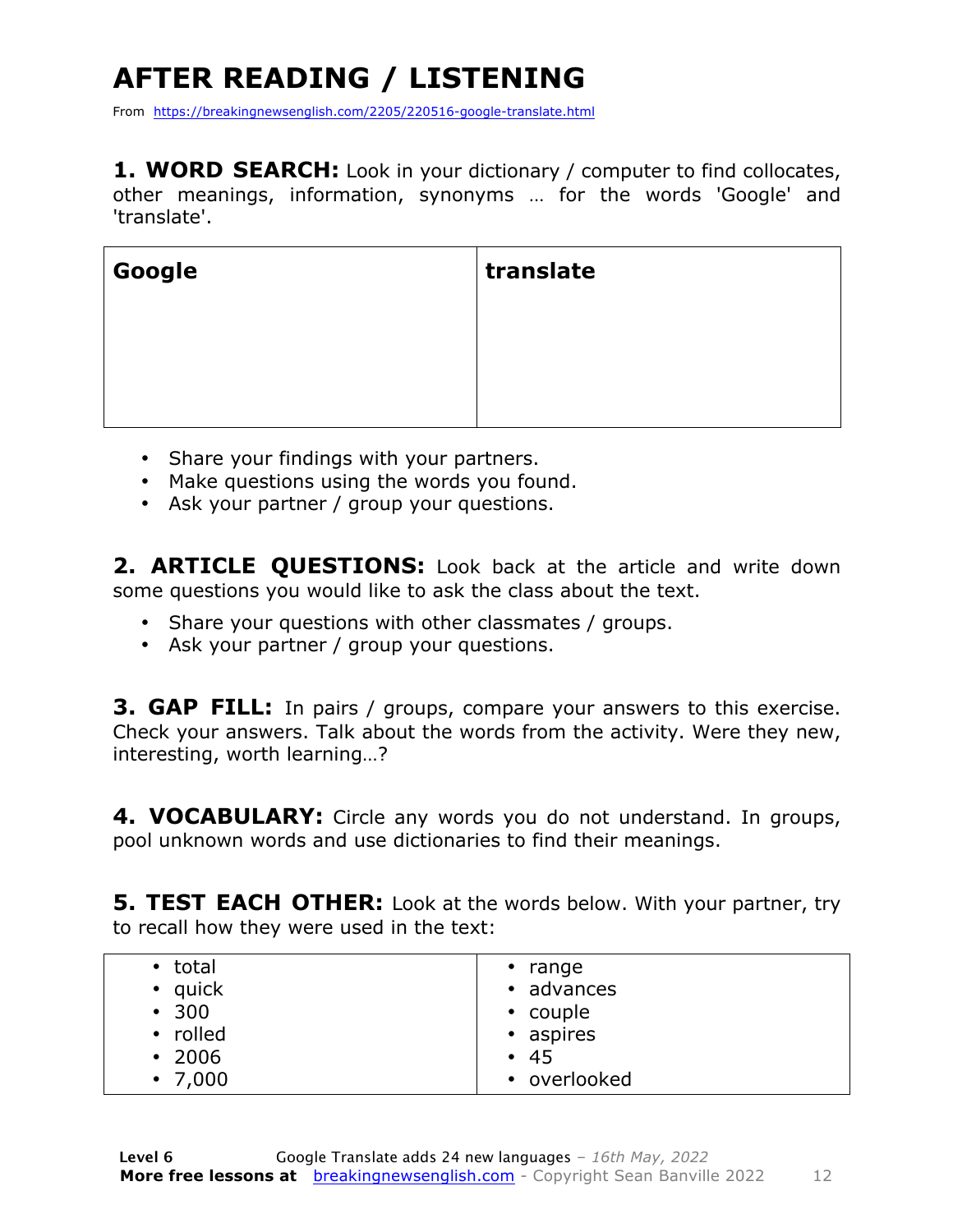### **GOOGLE TRANSLATE SURVEY**

From https://breakingnewsenglish.com/2205/220516-google-translate.html

Write five GOOD questions about Google Translate in the table. Do this in pairs. Each student must write the questions on his / her own paper.

When you have finished, interview other students. Write down their answers.

|      | STUDENT 1 | STUDENT 2 | STUDENT 3 |
|------|-----------|-----------|-----------|
| Q.1. |           |           |           |
| Q.2. |           |           |           |
| Q.3. |           |           |           |
| Q.4. |           |           |           |
| Q.5. |           |           |           |

- Now return to your original partner and share and talk about what you found out. Change partners often.
- Make mini-presentations to other groups on your findings.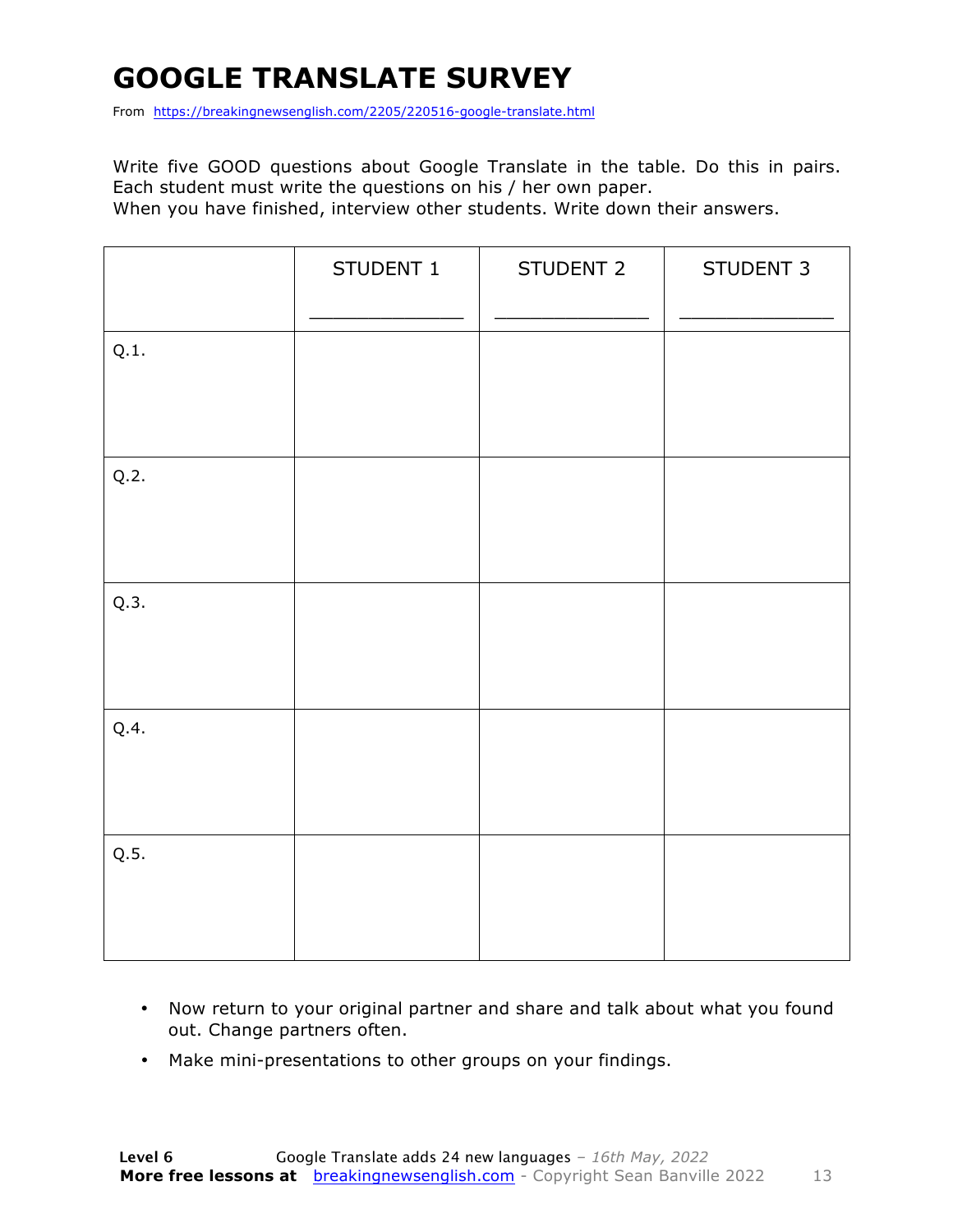### **GOOGLE TRANSLATE DISCUSSION**

STUDENT A's QUESTIONS (Do not show these to student B)

- 1. What did you think when you read the headline?
- 2. What images are in your mind when you hear the word 'Google'?
- 3. What do you think of Google Translate?
- 4. How often do you need to translate things?
- 5. Do you ever translate things into English?
- 6. How many languages do you know?
- 7. How difficult is it to learn a new language?
- 8. Are translations of vocabulary always accurate?
- 9. What do you think of the idea of having one global language?
- 10. How important is your language to you?

*Google Translate adds 24 new languages – 16th May, 2022* Thousands more free lessons at breakingnewsenglish.com

-----------------------------------------------------------------------------

#### **GOOGLE TRANSLATE DISCUSSION**

STUDENT B's QUESTIONS (Do not show these to student A)

- 11. Did you like reading this article? Why/not?
- 12. What do you think of when you hear the word 'translate'?
- 13. What do you think about what you read?
- 14. How good do you think Google Translate is?
- 15. Would you be a good translator?
- 16. How important is it to protect indigenous languages?
- 17. What new languages would you like to learn?
- 18. What would life be like if all language was translated immediately?
- 19. What will Google Translate be like in 20 years from now?
- 20. What questions would you like to ask Google?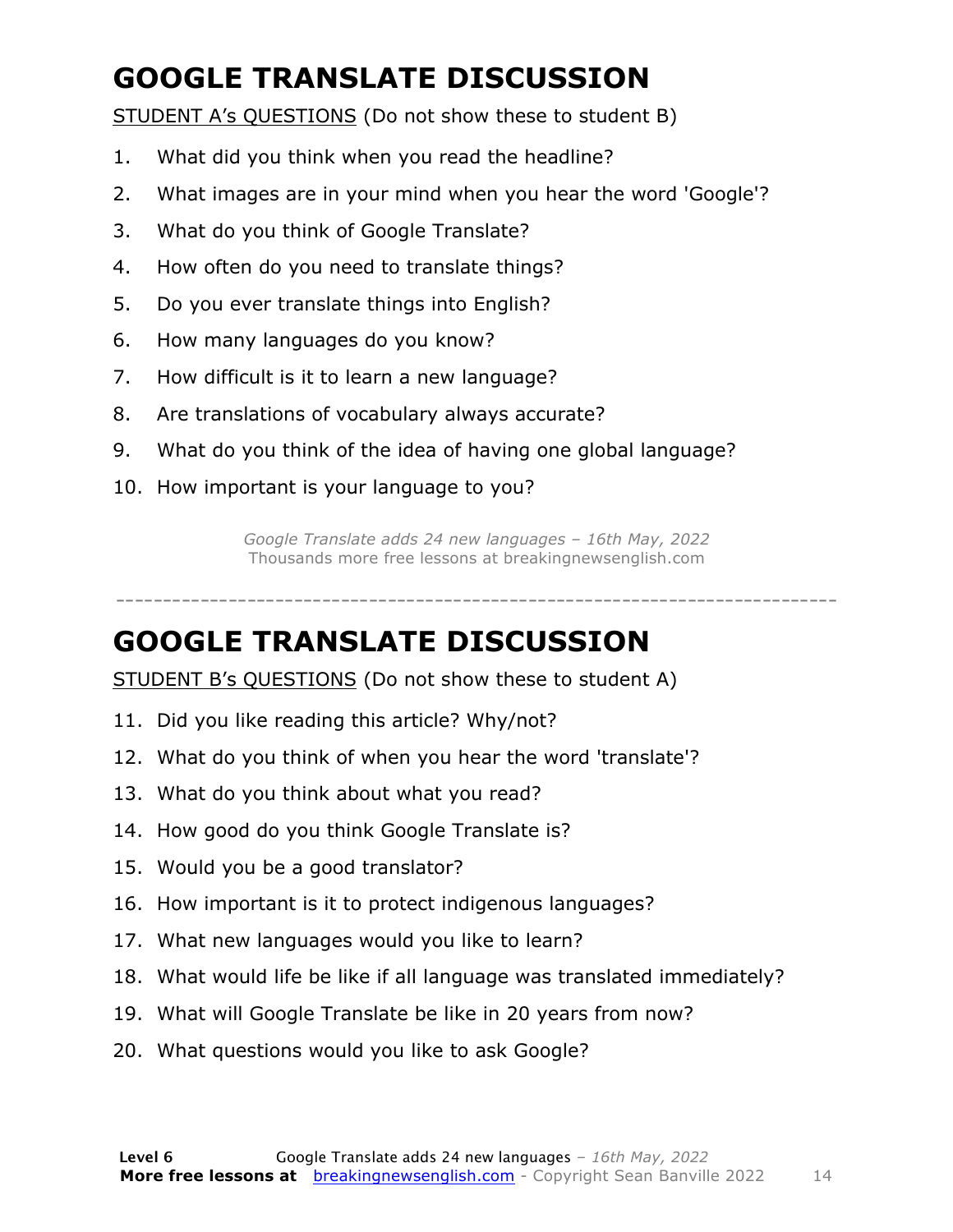### **DISCUSSION (Write your own questions)**

STUDENT A's QUESTIONS (Do not show these to student B)

| 1. |                                          |
|----|------------------------------------------|
|    |                                          |
| 2. |                                          |
|    |                                          |
| 3. |                                          |
|    |                                          |
|    |                                          |
| 4. |                                          |
|    |                                          |
| 5. |                                          |
|    |                                          |
| 6. |                                          |
|    | Copyright © breakingnewsenglish.com 2022 |

### **DISCUSSION (Write your own questions)**

STUDENT B's QUESTIONS (Do not show these to student A)

| 1. |                                                                     |  |  |
|----|---------------------------------------------------------------------|--|--|
|    |                                                                     |  |  |
| 2. | <u> 1980 - Andrea Stadt British, fransk politik (d. 1980)</u>       |  |  |
| 3. | <u> 1980 - Andrea Andrew Maria (h. 19</u>                           |  |  |
| 4. |                                                                     |  |  |
|    | <u> 1989 - Johann Stoff, fransk politik (d. 1989)</u>               |  |  |
| 5. | <u> 1980 - Jan Stein Stein, fransk politik amerikansk politik (</u> |  |  |
| 6. | <u> 1989 - Johann Barbara, martxa alemaniar a</u>                   |  |  |
|    |                                                                     |  |  |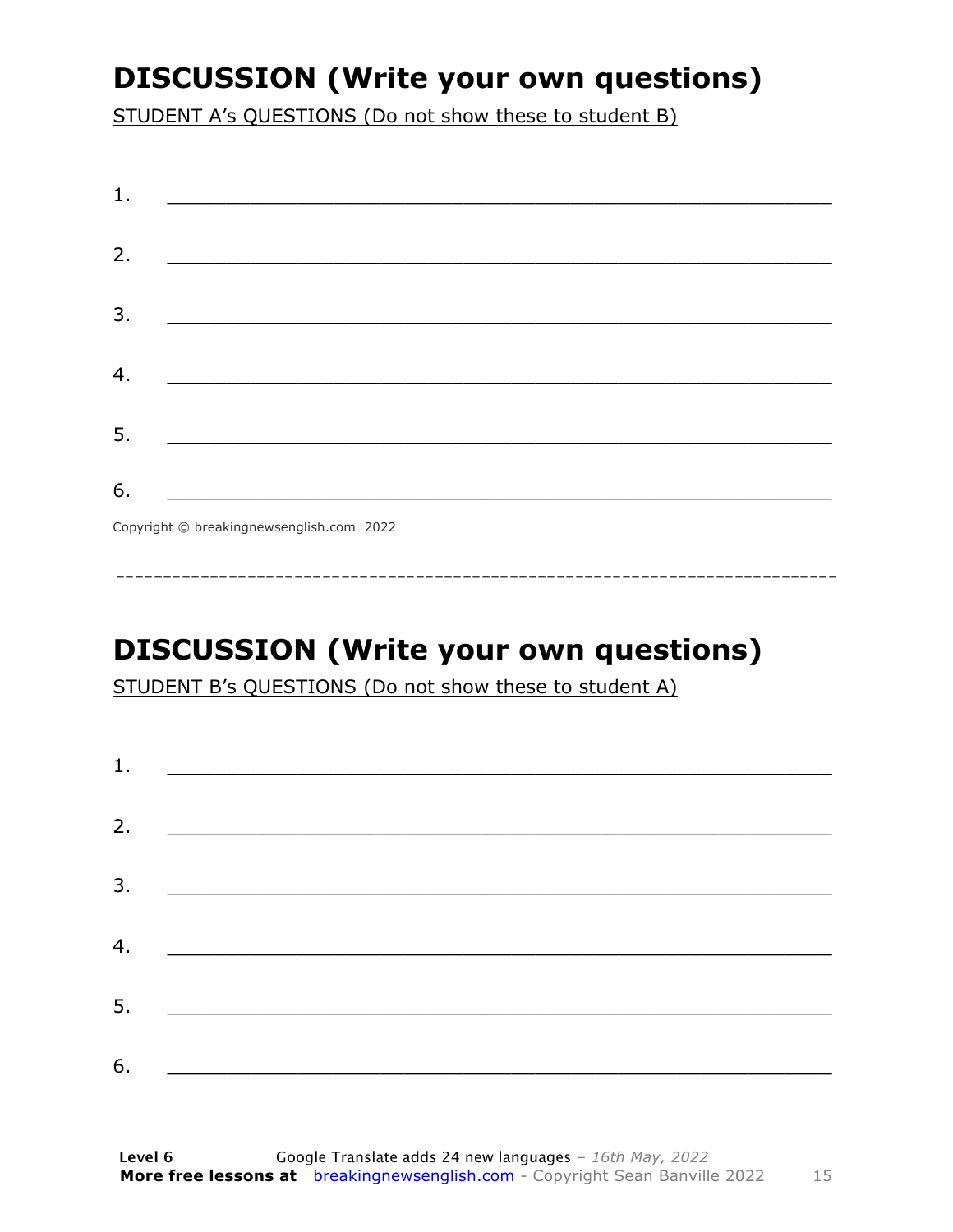### **LANGUAGE - CLOZE**

From https://breakingnewsenglish.com/2205/220516-google-translate.html

Google Translate has added 24 languages to its translation service, bringing the total number to 133. For many of  $(1)$  \_\_\_\_, Translate is an indispensable tool. It provides a convenient, (2) \_\_\_\_ and quick way of comprehending vocabulary and texts in other languages. The 24 new languages are spoken (3) \_\_\_\_ more than 300 million people worldwide. Among them are the (4) \_\_\_\_\_ Aymara, Guarani and Quechua languages of the Americas. Google rolled out its first translation service in 2006 and has continually added to its  $(5)$  . Google said it still has a way to go to be more (6) \_\_\_\_. There are around 7,000 languages worldwide that Translate doesn't provide support for.

Translate needs to analyze a large (7) \_\_\_\_ of linguistic data to be able to support a language. Isaac Caswell, a Google Translate scientist, told journalists about how advances (8) \_\_\_\_ technology have facilitated adding the new languages. He said: "Up until a (9) \_\_\_\_ of years ago, it simply was not technologically possible to add languages like these, which are what we call a low resource - meaning that there are not very many text resources out there for them." He explained that Google (10) \_\_\_\_ to support languages used by large populations. One of these is Lingala, spoken (11) \_\_\_\_ 45 million people across Central Africa. It also wants to render assistance for indigenous languages that are often (12) by technology.

#### **Put the correct words from the table below in the above article.**

| 1.  | (a) | <b>us</b>    | (b) | them          | (c) | they       | (d) | we          |
|-----|-----|--------------|-----|---------------|-----|------------|-----|-------------|
| 2.  | (a) | calculate    | (b) | captivate     | (c) | accurate   | (d) | acculturate |
| 3.  | (a) | to           | (b) | between       | (c) | by         | (d) | of          |
| 4.  | (a) | indignant    | (b) | indigestion   | (c) | indigo     | (d) | indigenous  |
| 5.  | (a) | reposition   | (b) | reposting     | (c) | repository | (d) | repost      |
| 6.  | (a) | reprehensive | (b) | comprehensive | (c) | adhesive   | (d) | submissive  |
| 7.  | (a) | grange       | (b) | range         | (c) | arrange    | (d) | derange     |
| 8.  | (a) | to           | (b) | in            | (c) | at         | (d) | on          |
| 9.  | (a) | few          | (b) | numerous      | (c) | couple     | (d) | several     |
| 10. | (a) | inspires     | (b) | spires        | (c) | perspires  | (d) | aspires     |
| 11. | (a) | at           | (b) | to            | (c) | of         | (d) | by          |
| 12. | (a) | overdone     | (b) | overlay       | (c) | overly     | (d) | overlooked  |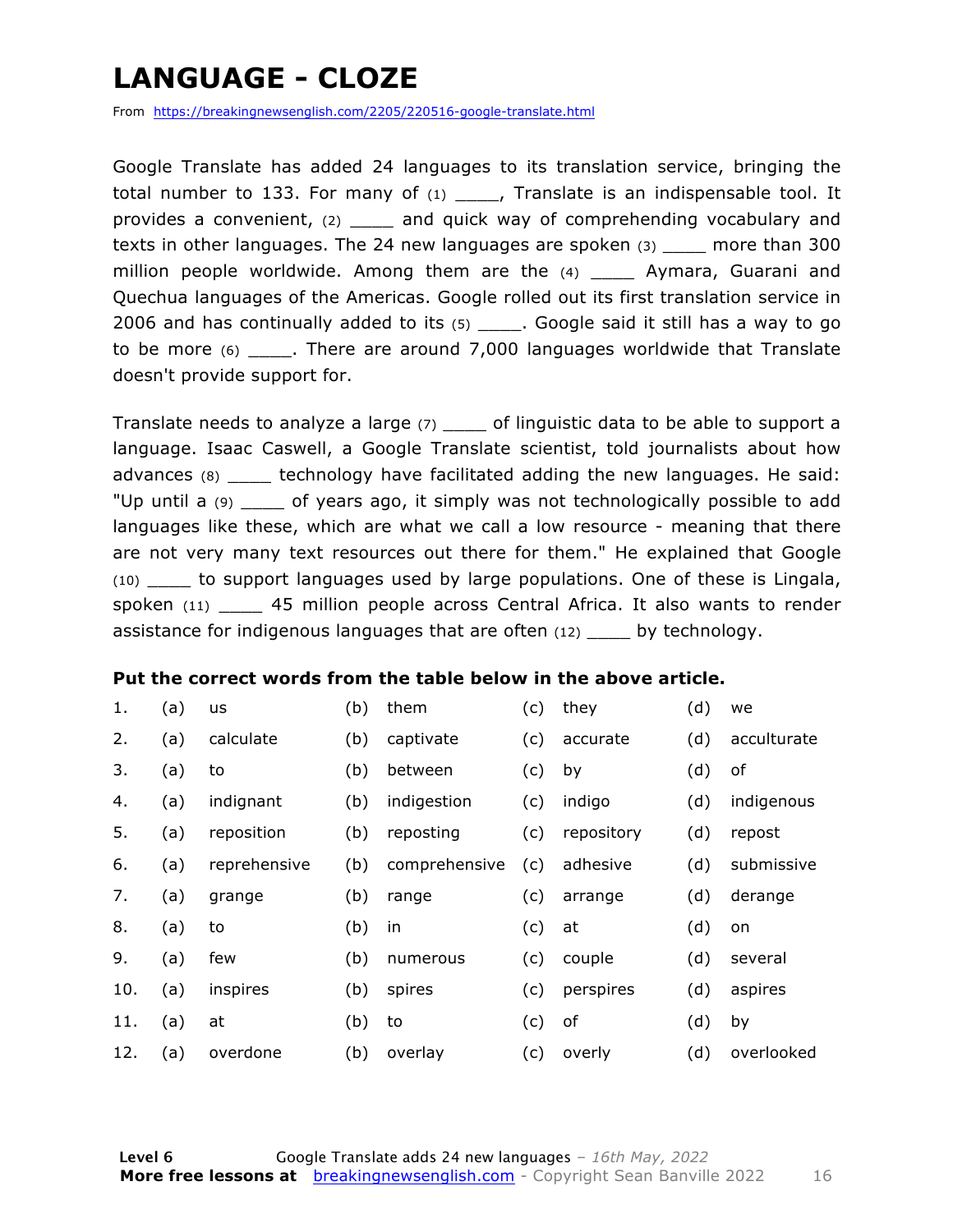### **SPELLING**

From https://breakingnewsenglish.com/2205/220516-google-translate.html

#### **Paragraph 1**

- 1. an nlbpsaieensid tool
- 2. acucaret and quick
- 3. ehndceonmgirp vocabulary
- 4. the ninedogsui Aymara
- 5. added to its oyrtpirose
- 6. deorvpi support for

#### **Paragraph 2**

- 7. nltiucsgii data
- 8. triiclatade adding the new languages
- 9. not nltoalegyciclho possible
- 10. what we call a low eurceors
- 11. Google rpaisse to support languages
- 12. to render iscstenasa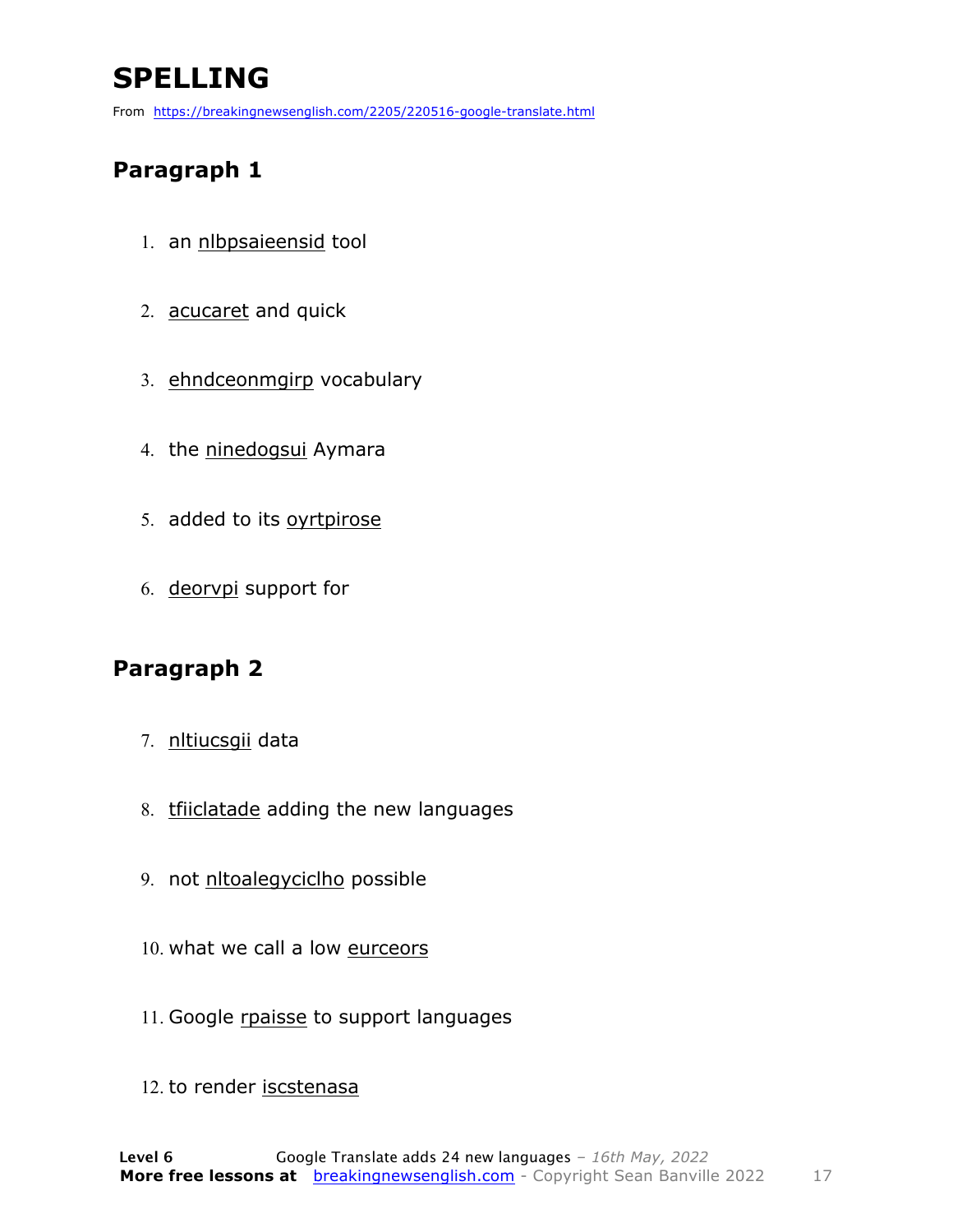### **PUT THE TEXT BACK TOGETHER**

From https://breakingnewsenglish.com/2205/220516-google-translate.html

#### **Number these lines in the correct order.**

- ( ) comprehensive. There are around 7,000 languages worldwide that Translate doesn't provide support for.
- ( ) Translate needs to analyze a large range of linguistic data to be able to support a
- ( ) resource meaning that there are not very many text resources out there for them." He explained
- ( *1* ) Google Translate has added 24 languages to its translation service, bringing the total number to 133. For many of
- ( ) in 2006 and has continually added to its repository. Google said it still has a way to go to be more
- ( ) in technology have facilitated adding the new languages. He said: "Up until a couple of years
- ( ) and Quechua languages of the Americas. Google rolled out its first translation service
- ( ) Central Africa. It also wants to render assistance for indigenous languages that are often overlooked by technology.
- ( ) language. Isaac Caswell, a Google Translate scientist, told journalists about how advances
- ( ) us, Translate is an indispensable tool. It provides a convenient, accurate and quick way
- ( ) by more than 300 million people worldwide. Among them are the indigenous Aymara, Guarani
- ( ) that Google aspires to support languages used by large populations. One of these is Lingala, spoken by 45 million people across
- ( ) of comprehending vocabulary and texts in other languages. The 24 new languages are spoken
- ( ) ago, it simply was not technologically possible to add languages like these, which are what we call a low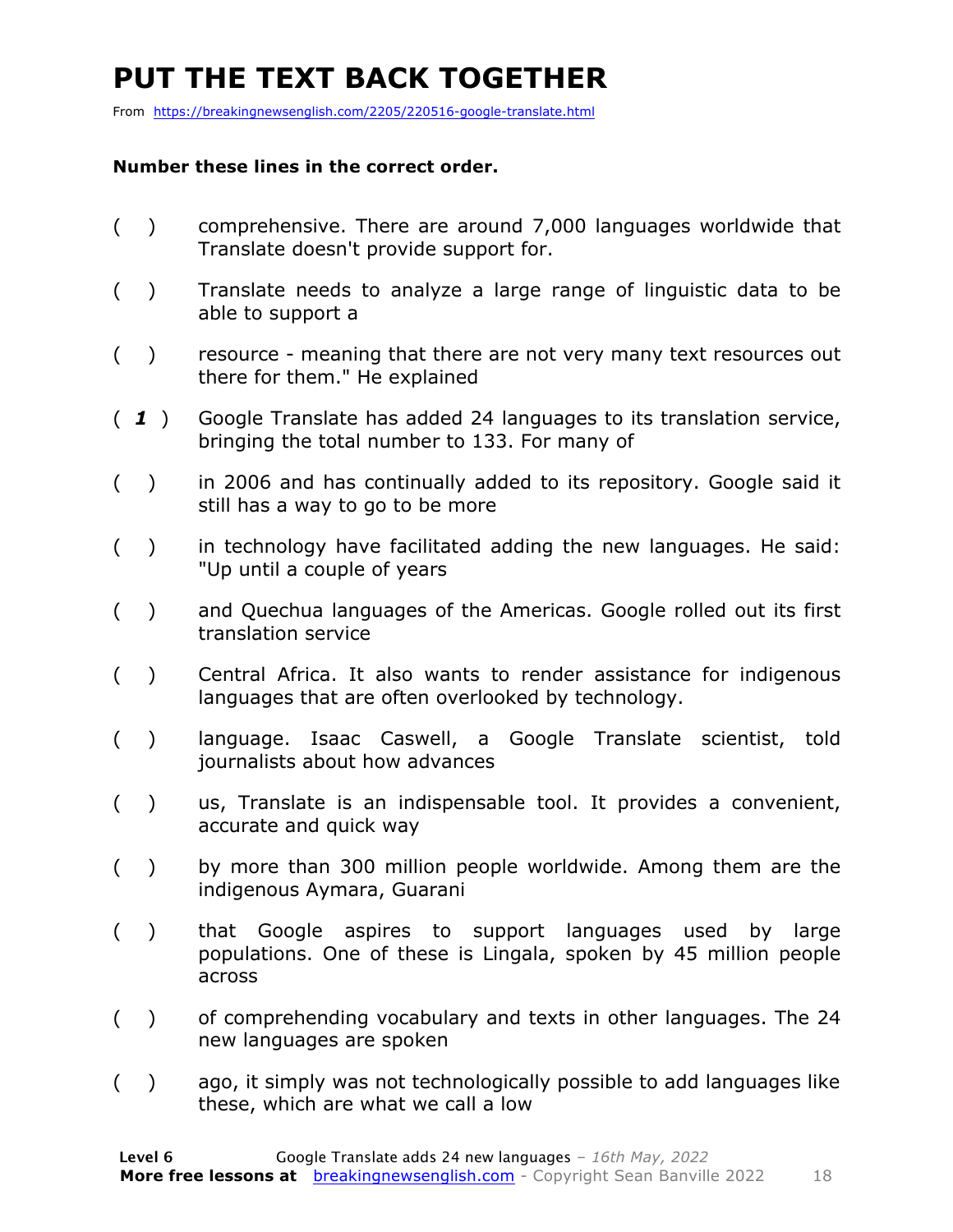#### **PUT THE WORDS IN THE RIGHT ORDER**

From https://breakingnewsenglish.com/2205/220516-google-translate.html

1. Google us, indispensable . of For Translate is many

2. of quick accurate and way An comprehending vocabulary .

3. more Spoken million worldwide . people 300 by than

4. out rolled Google translation its service . first

5. It a way has still go . to

6. linguistic range of analyzes large data . Translate a

7. in adding facilitated have technology languages . Advances new

8. add these . like Not technologically possible languages to

9. populations . Google large used languages supports by

10. are languages technology . often by that overlooked Indigenous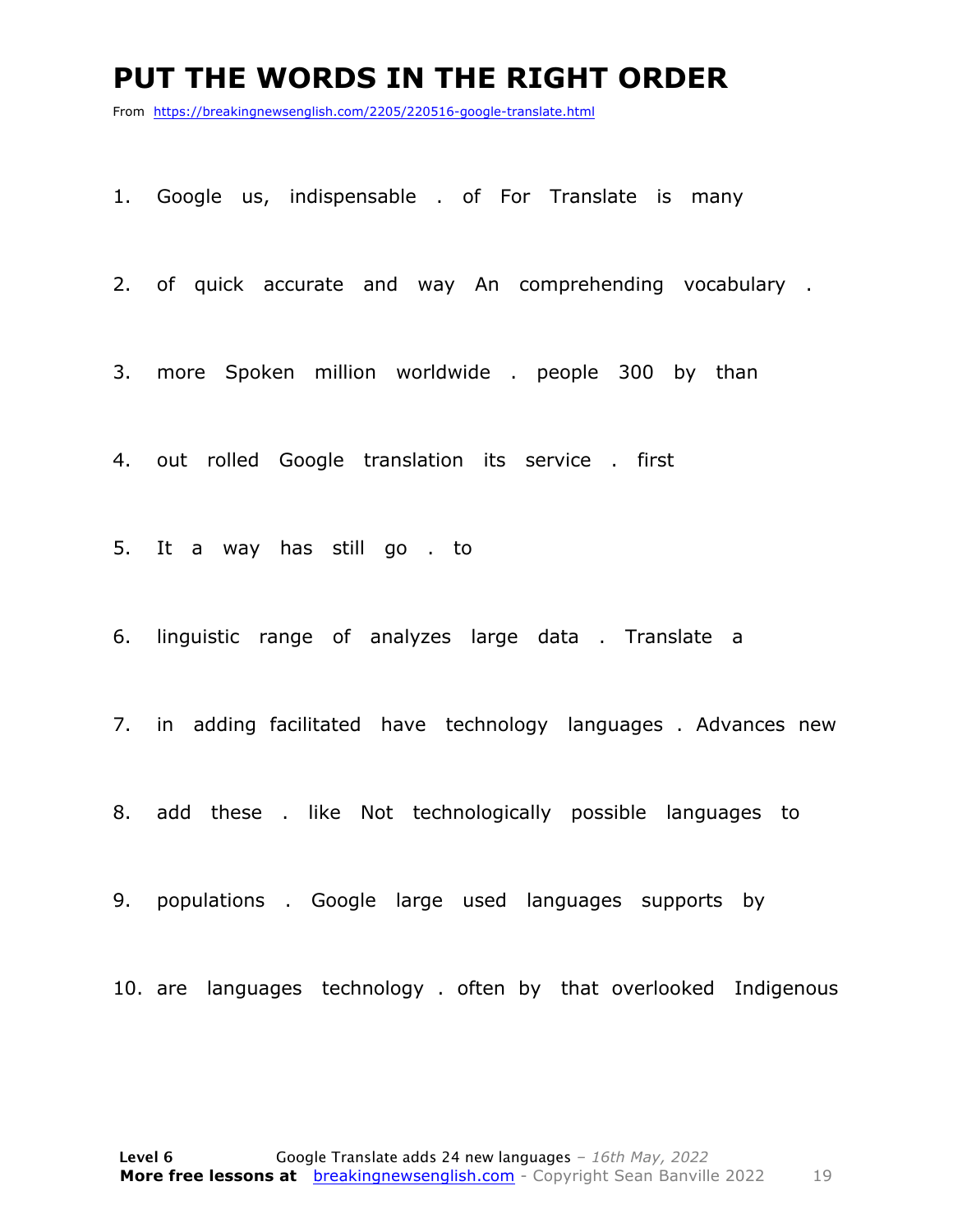### **CIRCLE THE CORRECT WORD (20 PAIRS)**

From https://breakingnewsenglish.com/2205/220516-google-translate.html

Google Translate has added 24 languages to its translation service, *brought / bringing* the total number to 133. For many of *them / us*, Translate is an indispensable tool. It provides a *convenience / convenient*, accurate and quick way of *comprehending / comprehend* vocabulary and texts in other languages. The 24 new languages are spoken *by / to* more than 300 million people worldwide. Among them are the indigenous Aymara, Guarani and Quechua languages of the *Americas / America*. Google rolled *up / out* its first translation service in 2006 and has continually added to its *repository / repose*. Google said it still has a way to *go / come* to be more comprehensive. There are around 7,000 languages worldwide that Translate doesn't provide support *from / for*.

Translate needs to analyze a large range *of / to* linguistic data to be able to support a language. Isaac Caswell, a Google Translate scientist, told journalists about how *advance / advances* in technology have facilitated adding the new languages. He said: "Up until a *few / couple* of years ago, it simply was not technologically *possibility / possible* to add languages like these, which are what we call a *low / lowly* resource - meaning that there are not very many text resources *out / up* there for them." He explained that Google *aspires / inspires* to support languages used by large *populations / population*. One of these is Lingala, spoken by 45 million people across Central Africa. It also wants to *tender / render* assistance for indigenous languages that are often overlooked *on / by* technology.

#### **Talk about the connection between each pair of words in italics, and why the correct word is correct.**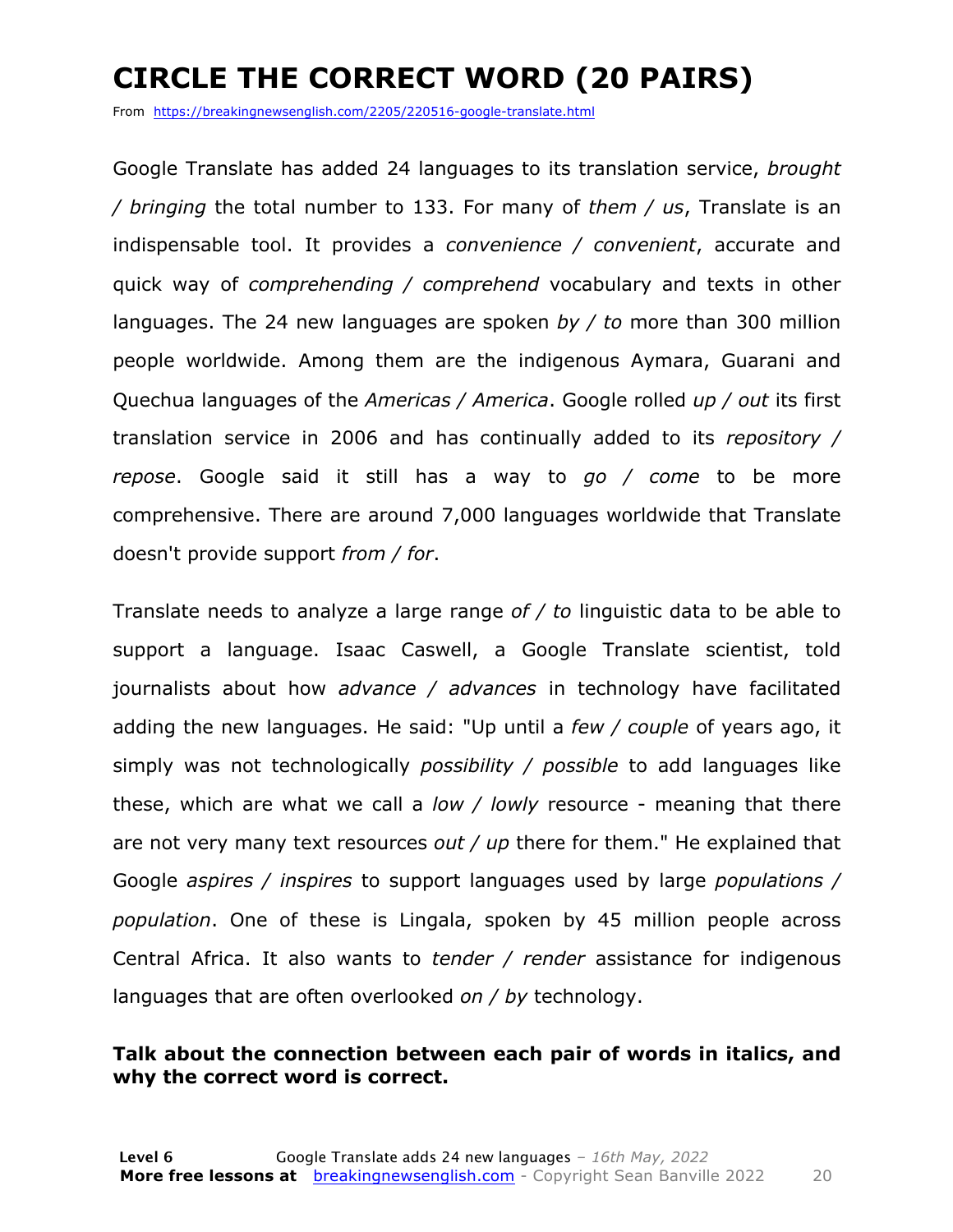### **INSERT THE VOWELS (a, e, i, o, u)**

From https://breakingnewsenglish.com/2205/220516-google-translate.html

 $G_g = g_1$  Tr\_nsl\_t\_ h\_s \_dd\_d 24 l\_ng\_\_g\_s t\_ \_ts  $tr_ns_l_t_l$ n s\_rv\_c\_, br\_ng\_ng th\_ t\_t\_l n\_mb\_r t\_ 133.  $F_r$  m\_ny  $_f$  s,  $Tr_n s l_t$  is  $n$  nd sp\_ns\_bl\_  $t$ \_l.  $_t$  pr\_v\_d\_s \_ c\_nv\_n\_\_nt, \_cc\_r\_t\_ \_nd q\_\_ck w\_y \_f c\_mpr\_h\_nd\_ng v\_c\_b\_l\_ry \_nd t\_xts \_n \_th\_r  $l_n = g_s$ . Th 24 n\_w  $l_n = g_s$   $r_n = s_p$  by m\_r\_  $th_n$  300 m\_II\_\_n  $p_{p}$  $p_1$  w\_rldw\_d\_. \_m\_ng  $th_m$  \_r\_  $th$   $\_nd$   $g$   $n$   $\_s$   $\_ym$   $r$   $\_$ ,  $G$   $\_r$   $\_n$   $\_nd$   $Q$   $\_ch$   $\_$  $l_n = g_s$   $f$  th  $m_r_c$ ,  $G_{g-1}$ ,  $r_l = d_{r-1}$  ts f tr\_nsl\_t\_\_n s\_rv\_c\_ \_n 2006 \_nd h\_s c\_nt\_n\_\_lly \_dd\_d  $t_{-}$  \_ts r\_p\_s\_t\_ry. G\_\_gl\_ s\_\_d \_t st\_ll h\_s \_ w\_y t\_ g\_ t\_ b\_ m\_r\_ c\_mpr\_h\_ns\_v\_. Th\_r\_ \_r\_ \_r\_\_nd 7,000 l\_ng\_\_g\_s w\_rldw\_d\_ th\_t Tr\_nsl\_t\_ d\_\_sn't pr\_v\_d\_ s\_pp\_rt f\_r.

 $Tr\_nsl_t$   $n\_ds$   $t_$   $n_l$ yz<sub></sub>  $_l$   $l_rg$   $r_n$ g  $r_f$   $l_n$ g  $st_c$  $d_t$  t\_ b\_ \_b|\_ t\_ s\_pp\_rt \_ l\_ng\_\_g\_. \_s\_\_c C\_sw\_ll, \_ G\_\_gl\_ Tr\_nsl\_t\_ sc\_\_nt\_st, t\_ld j\_\_rn\_l\_sts \_b\_\_t h\_w \_dv\_nc\_s \_n t\_chn\_l\_gy h\_v\_ f\_c\_l\_t\_t\_d \_dd\_ng  $th$   $n_w$   $l$   $n_g$   $l$   $s$ .  $H$   $s$   $s$   $d$ :  $n_p$   $nt$   $l$   $s$   $r$   $r$   $s$   $r$  $y_{--}$ rs  $_g_{-}$ ,  $_t$  s $_m$ ply w $_s$  n $_t$  t $_c$ chn $_g_{c}$  $_{c}$ lly  $p_{s}$ ss $_b$ l $_s$ t\_ \_dd l\_ng\_\_g\_s l\_k\_ th\_s\_, wh\_ch \_r\_ wh\_t w\_ c\_ll \_ l\_w r\_s\_\_rc\_ - m\_\_n\_ng th\_t th\_r\_ \_r\_ n\_t v\_ry m\_ny t\_xt r\_s\_\_rc\_s \_\_t th\_r\_ f\_r th\_m." H\_ \_xpl\_\_n\_d  $th_t$  G\_\_gl\_ \_sp\_r\_s  $t$  s\_pp\_rt l\_ng\_\_g\_s \_s\_d by  $l_rg_p$  p\_p\_ $l_t$ \_ns.  $n$   $f$  th s\_  $s$  L\_ng\_ $l_r$ , sp\_k\_n by 45 m\_ll\_\_n p\_\_pl\_ \_cr\_ss C\_ntr\_l \_fr\_c\_. \_t \_ls\_ w\_nts t\_ r\_nd\_r \_ss\_st\_nc\_ f\_r \_nd\_g\_n\_\_s l\_ng\_\_g\_s th\_t  $r_{-}$   $ft_{-}n$   $_v_{-}rl_{-}k_{-}d$  by  $t_{-}chn_{-}l_{-}gy$ .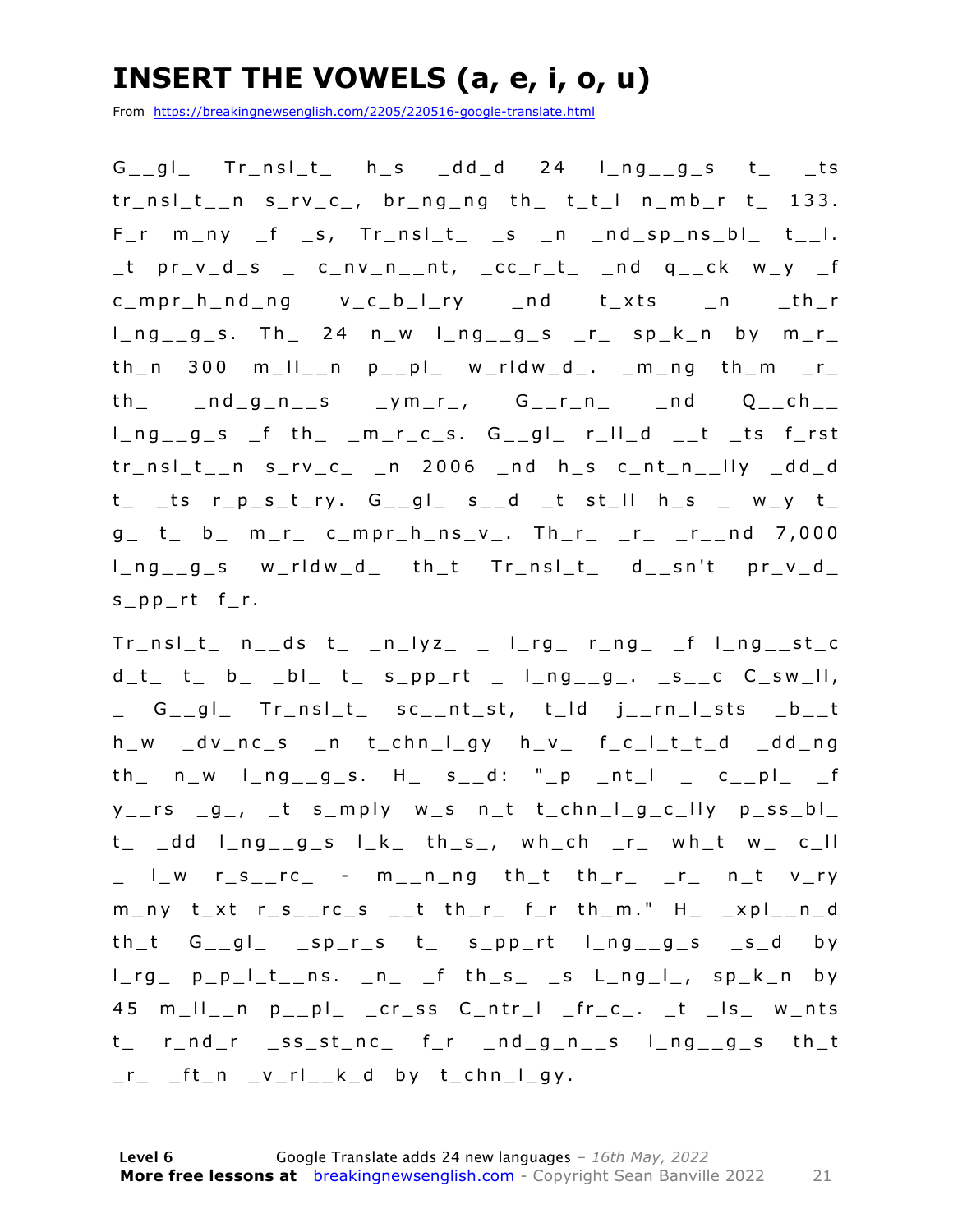### **PUNCTUATE THE TEXT AND ADD CAPITALS**

From https://breakingnewsenglish.com/2205/220516-google-translate.html

google translate has added 24 languages to its translation service bringing the total number to 133 for many of us translate is an indispensable tool it provides a convenient accurate and quick way of comprehending vocabulary and texts in other languages the 24 new languages are spoken by more than 300 million people worldwide among them are the indigenous aymara guarani and quechua languages of the americas google rolled out its first translation service in 2006 and has continually added to its repository google said it still has a way to go to be more comprehensive there are around 7000 languages worldwide that translate doesnt provide support for

translate needs to analyze a large range of linguistic data to be able to support a language isaac caswell a google translate scientist told journalists about how advances in technology have facilitated adding the new languages he said up until a couple of years ago it simply was not technologically possible to add languages like these which are what we call a low resource meaning that there are not very many text resources out there for them he explained that google aspires to support languages used by large populations one of these is lingala spoken by 45 million people across central africa it also wants to render assistance for indigenous languages that are often overlooked by technology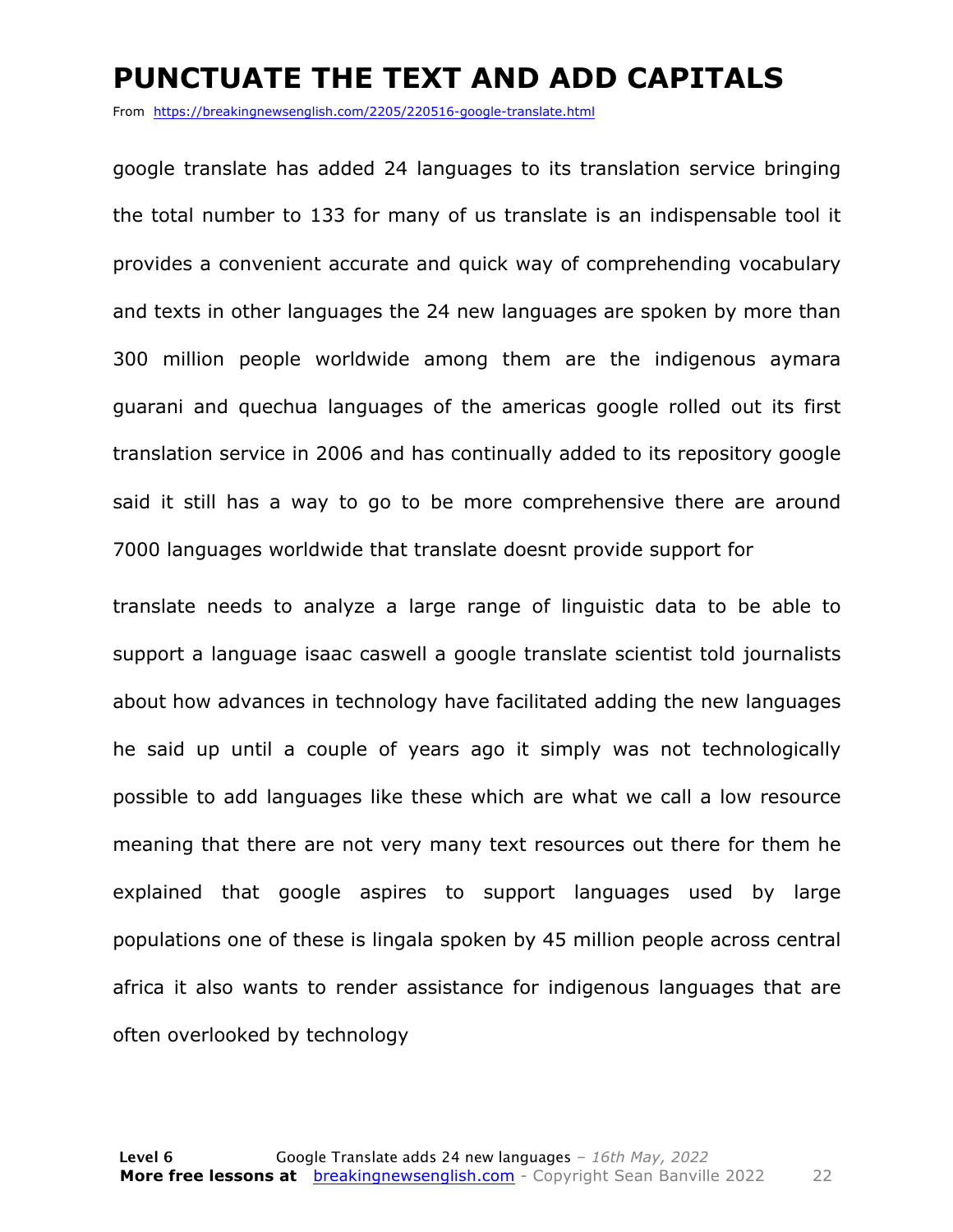### **PUT A SLASH ( / ) WHERE THE SPACES ARE**

From https://breakingnewsenglish.com/2205/220516-google-translate.html

GoogleTranslatehasadded24languagestoitstranslationservice,bring ingthetotalnumberto133.Formanyofus,Translateisanindispensablet ool.Itprovidesaconvenient,accurateandquickwayofcomprehending vocabularyandtextsinotherlanguages.The24newlanguagesarespok enbymorethan300millionpeopleworldwide.Amongthemaretheindig enousAymara,GuaraniandQuechualanguagesoftheAmericas.Googl erolledoutitsfirsttranslationservicein2006andhascontinuallyaddedt oitsrepository.Googlesaiditstillhasawaytogotobemorecomprehensi ve.Therearearound7,000languagesworldwidethatTranslatedoesn't providesupportfor.Translateneedstoanalyzealargerangeoflinguistic datatobeabletosupportalanguage.IsaacCaswell,aGoogleTranslates cientist,toldjournalistsabouthowadvancesintechnologyhavefacilitat edaddingthenewlanguages.Hesaid:"Upuntilacoupleofyearsago,itsi mplywasnottechnologicallypossibletoaddlanguageslikethese,which arewhatwecallalowresource-meaningthattherearenotverymanyte xtresourcesoutthereforthem."HeexplainedthatGoogleaspirestosup portlanguagesusedbylargepopulations.OneoftheseisLingala,spoken by45millionpeopleacrossCentralAfrica.Italsowantstorenderassistan ceforindigenouslanguagesthatareoftenoverlookedbytechnology.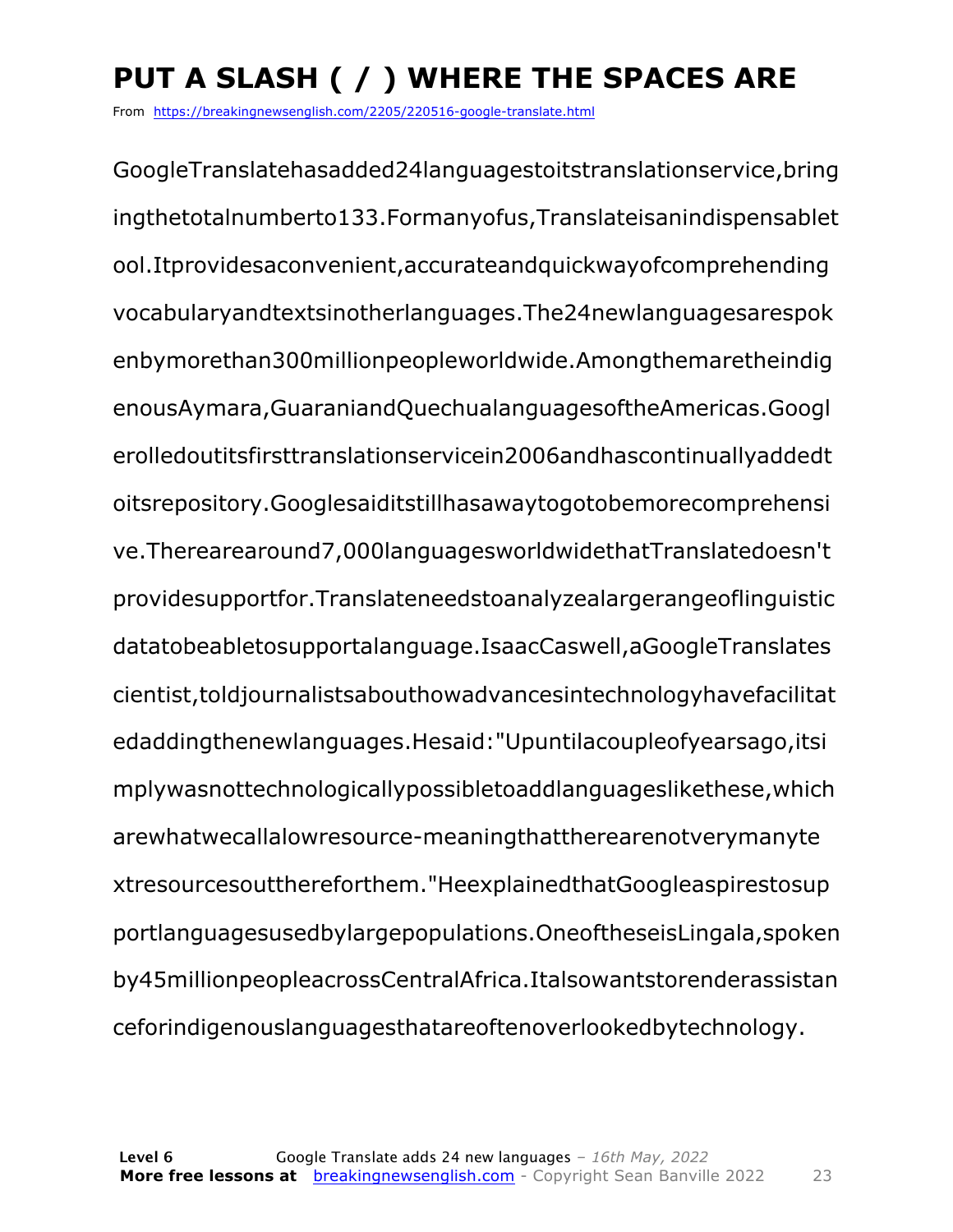### **FREE WRITING**

From https://breakingnewsenglish.com/2205/220516-google-translate.html

Write about Google Translate for 10 minutes. Comment on your partner's paper.

|  | - |
|--|---|
|  |   |
|  | ÷ |
|  |   |
|  |   |
|  |   |
|  |   |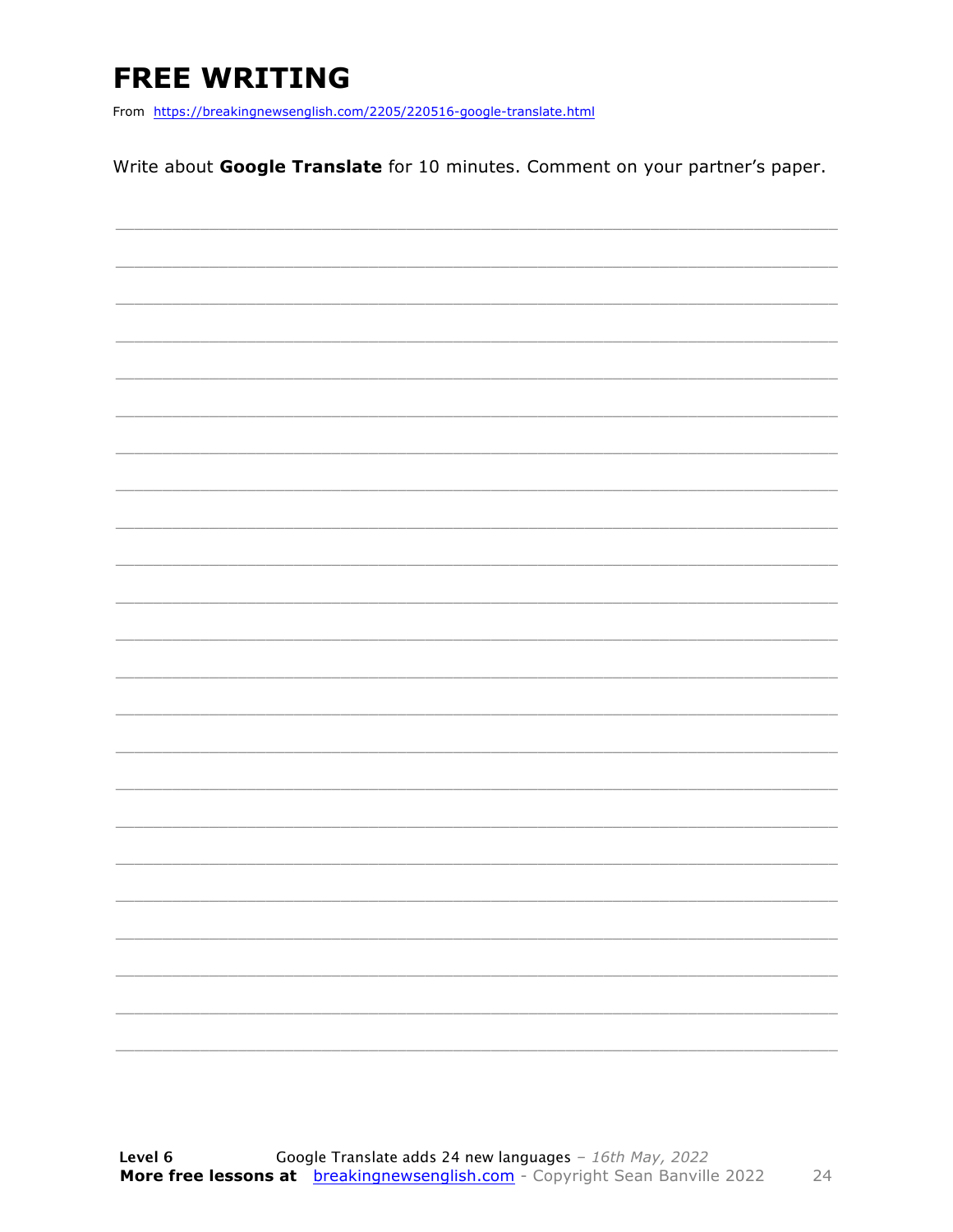### **ACADEMIC WRITING**

From https://breakingnewsenglish.com/2205/220516-google-translate.html

Everyone should learn at least two other languages. Discuss.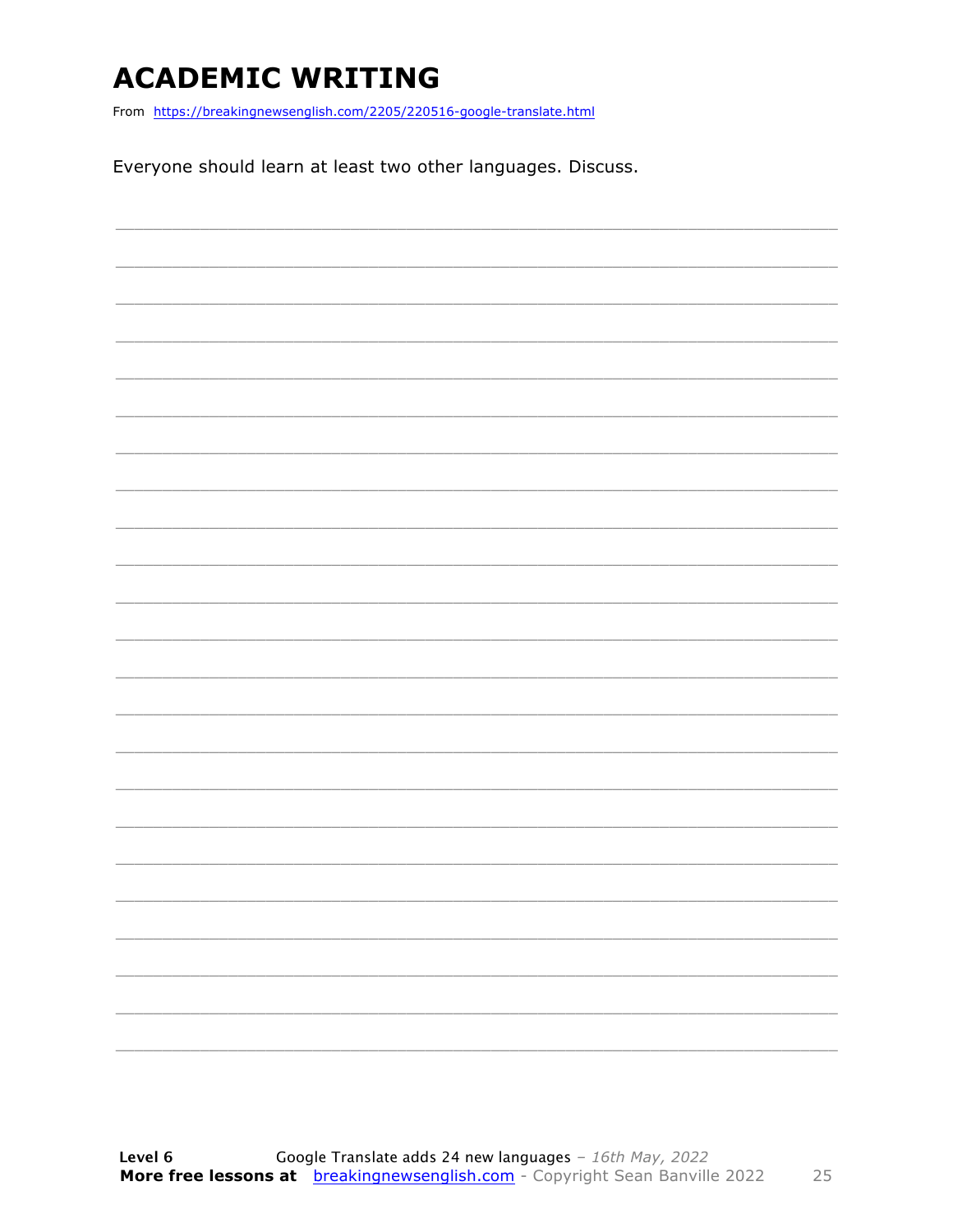### **HOMEWORK**

**1. VOCABULARY EXTENSION:** Choose several of the words from the text. Use a dictionary or Google's search field (or another search engine) to build up more associations / collocations of each word.

**2. INTERNET:** Search the Internet and find out more about this news story. Share what you discover with your partner(s) in the next lesson.

**3. GOOGLE TRANSLATE:** Make a poster about Google Translate. Show your work to your classmates in the next lesson. Did you all have similar things?

**4. ONE LANGUAGE:** Write a magazine article about there being just one world language. Include imaginary interviews with people who are for and against this.

Read what you wrote to your classmates in the next lesson. Write down any new words and expressions you hear from your partner(s).

**5. WHAT HAPPENED NEXT?** Write a newspaper article about the next stage in this news story. Read what you wrote to your classmates in the next lesson. Give each other feedback on your articles.

**6. LETTER:** Write a letter to an expert on Google Translate. Ask him/her three questions about it. Give him/her three of your opinions on it. Read your letter to your partner(s) in your next lesson. Your partner(s) will answer your questions.